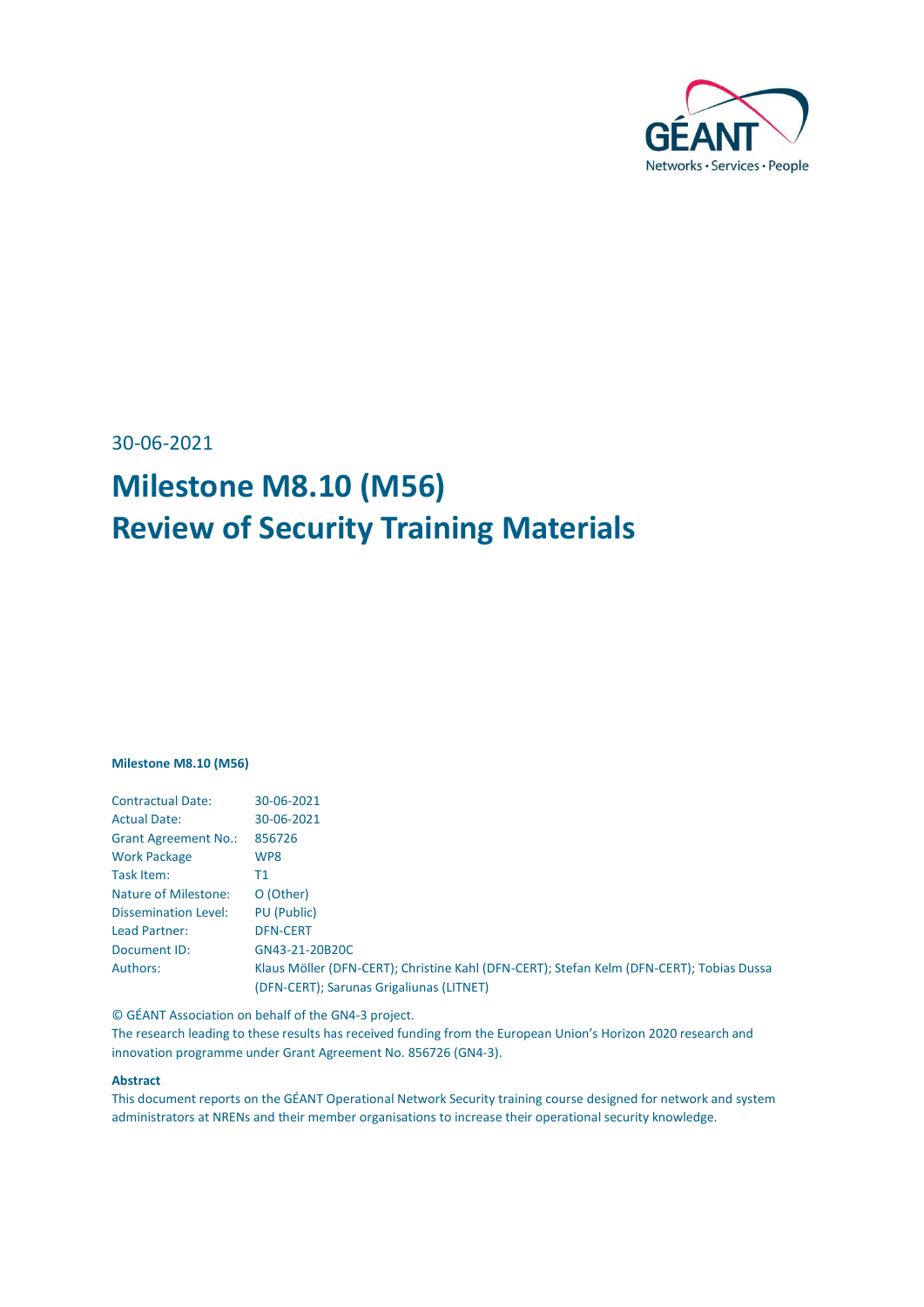

# **Table of Contents**

| 1          |                                                           | Introduction                | 3  |
|------------|-----------------------------------------------------------|-----------------------------|----|
| 2          | Operational Network Security Course Structure and Content |                             | 4  |
| 3          | <b>Review Outcomes</b>                                    |                             | 8  |
| 4          | Recommendations                                           |                             | 9  |
| 5          |                                                           | Further Use of the Course   | 9  |
| 6          |                                                           | The Road Ahead              | 10 |
| Appendix A |                                                           | <b>Surveys and Results</b>  | 11 |
|            |                                                           | Appendix B YouTube viewings | 27 |
| Appendix C |                                                           | Content resources           | 28 |
| References |                                                           |                             | 29 |
| Glossary   |                                                           |                             | 29 |

# **Table of Tables**

| Table 2.1: Submodule 1 - Operating System Privacy & Security                                                                             | 5  |
|------------------------------------------------------------------------------------------------------------------------------------------|----|
| Table 2.2: Submodule 2 - Client Privacy & Security                                                                                       | 6  |
| Table 2.3: Submodule 3 - Domain Name System (DNS) Protection                                                                             | 7  |
| Table 2.4: Submodule 4 – Distributed Denial of Service (DDoS) Protection                                                                 | 8  |
| Table A.1: Operating System Privacy and Security - Operating System Telemetry session<br>attendees                                       | 11 |
| Table A.2: Survey Responses: Operating System Privacy and Security – Operating System<br>Telemetry                                       | 13 |
| Table A.3: Operating System Privacy and Security - Logging and Audit session attendees                                                   | 13 |
| Table A.4: Survey responses: Operating System Privacy and Security - Logging and Audit                                                   | 15 |
| Table A.5: Operating System Privacy and Security - File Integrity Monitoring (FIM) for<br>detecting security incidents session attendees | 15 |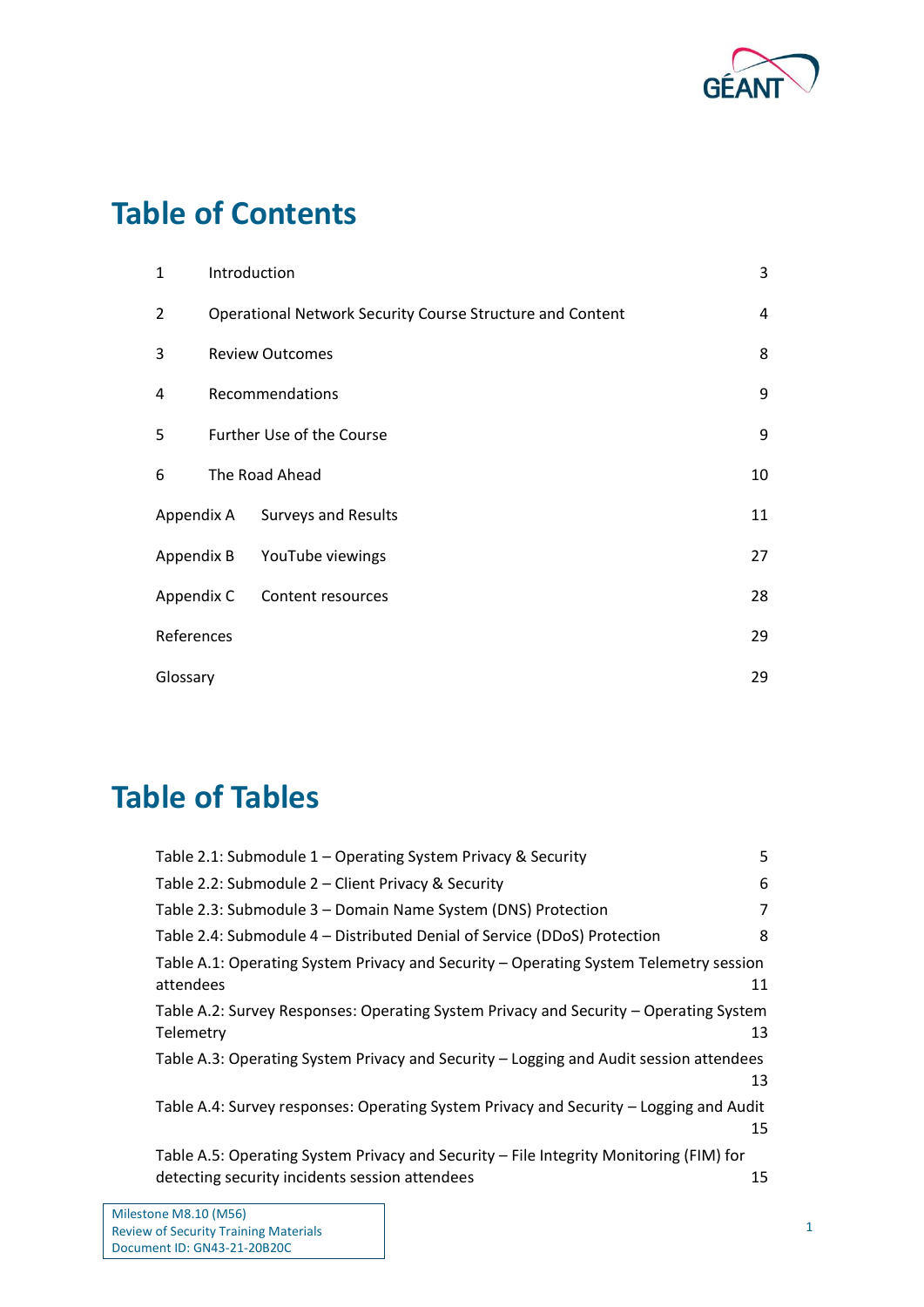



| Table A.6: Survey Results: Operating System Privacy and Security - File Integrity<br>Monitoring (FIM) for detecting security incidents | 16 |
|----------------------------------------------------------------------------------------------------------------------------------------|----|
| Table A.7: Operating System Privacy and Security - Network 1st Hop Security session<br>attendees                                       | 17 |
| Table A.8: Survey Results: Operating System Privacy and Security - Network 1st Hop<br>Security                                         | 18 |
| Table A.9: Operating System Privacy and Security - Authentication methods session<br>attendees                                         | 19 |
| Table A.10: Survey Results: Operating System Privacy and Security - Authentication<br>methods                                          | 20 |
| Table A.11: Client Privacy and Security session attendees                                                                              | 20 |
| Table A.12: Survey Results: Client Privacy and Security                                                                                | 22 |
| Table A.13: Domain Name System (DNS) Protection session attendees                                                                      | 22 |
| Table A.14: Survey Results: Domain Name System (DNS) Protection                                                                        | 24 |
| Table A.15: Distributed Denial of Service (DDoS) Protection session attendees                                                          | 25 |
| Table A.16: Survey Results: Distributed Denial of Service (DDoS) Protection                                                            | 26 |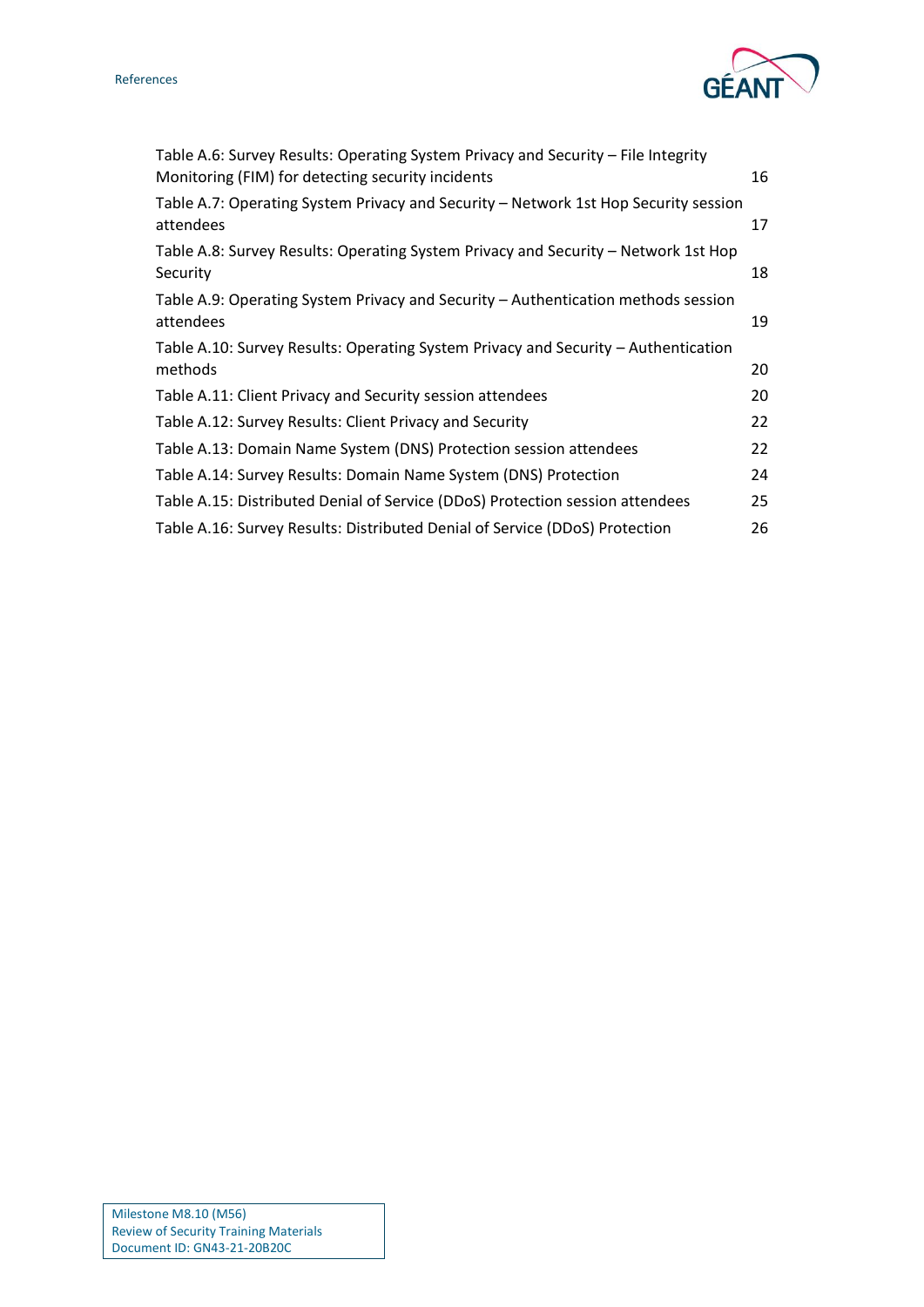

## <span id="page-3-0"></span>**<sup>1</sup> Introduction**

The importance of security and, more recently, privacy in NREN networks hardly need to be stated. But although the relevance of training on these issues is widely recognised, it has often concentrated on security personnel tasked with handling incidents, while system and network administrators have been neglected.

An Operational Network Security training module was therefore created based on experiences and discussions with security offices and network operators to address a number of common security risks that NRENs and their member organisations face in their day-to-day operations. These include:

- Authentication
- Logging
- Audit
- Privacy
- 1st Hop security
- DNS security
- Protection from Distributed Denial-of-Service attacks

The remit of GN4-3 WP8 Task 1 – Business Continuity is to prepare and conduct training courses to fill the gaps that were identified as part of the project and reported in Deliverable *D8.1 Summary of Security Training and Awareness Campaign Materials: An Investigation and Gap Analysis of Current Security Training and Awareness Resources* [\[D8.1\]](#page-29-2).

An analysis of existing training opportunities and materials revealed that Operational Network Security was the least covered category, therefore it was decided to design and deliver the first training course focused on this topic.

Due to the COVID-19 pandemic and the subsequent need to reduce business travels and contacts, the original plan to deliver the training course as a two- or three-day on-site training was adapted, and the course restructured with the support of GLAD into a complete online training.

This report documents the course delivered, listing attendees of the online training sessions from NRENs and member organisations by country and summarising the feedback that was gathered from them through different surveys. The report also highlights some possible areas of improvement and opportunities for further uses of the training materials developed.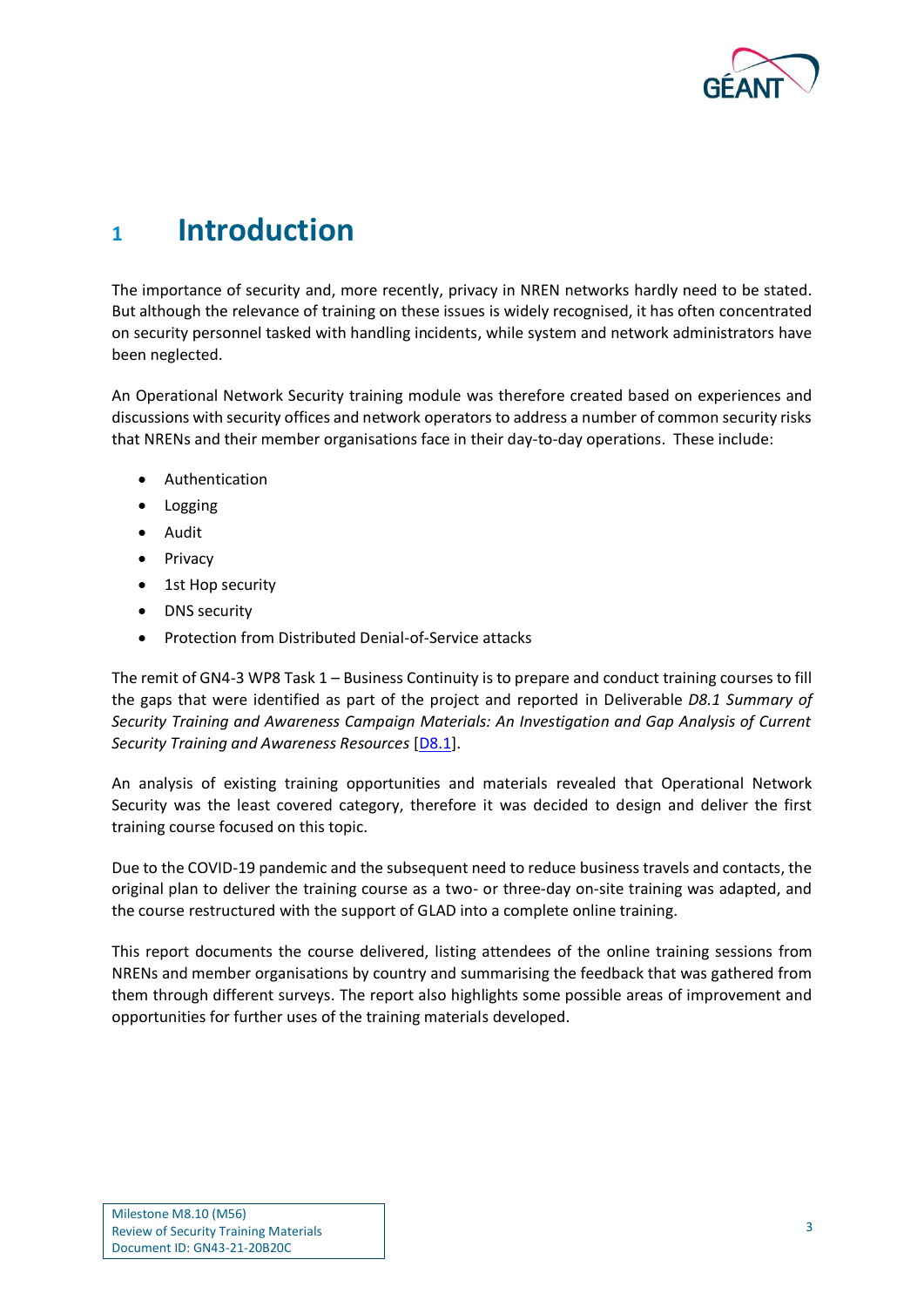

# <span id="page-4-0"></span>**<sup>2</sup> Operational Network Security Course Structure and Content**

## **1 st Submodule: Operating System Privacy & Security**

**Delivered on:** 3-13 August 2020

**Number of attendees by session:** Operating System Telemetry: 91; Logging and Audit: 131; File Integrity Monitoring (FIM): 113; Network 1st Hop Security: 126; Authentication methods: 110

| Session                                                                         | Content                                                                                                                                                                                                                                                                                                                                                                                                                    |
|---------------------------------------------------------------------------------|----------------------------------------------------------------------------------------------------------------------------------------------------------------------------------------------------------------------------------------------------------------------------------------------------------------------------------------------------------------------------------------------------------------------------|
| Operating System Telemetry -<br>configuring privacy protection in<br>Windows 10 | The session provided an insight into the telemetry mechanism Windows<br>uses for data collection and how it can be configured to the needs of an<br>organisation. It also explored additional ways to make Windows 10 more<br>privacy friendly.                                                                                                                                                                            |
| Logging and Audit - Log<br>management and Audit<br>strategies                   | All IT users know about log files and many of them, and not only system<br>administrators, even regularly look at application logs, syslog entries, or<br>Windows Eventlogs. However, without sound processes in place for<br>analysing these logs, their value is significantly reduced.                                                                                                                                  |
|                                                                                 | The session provides an insight into log management as well as audit<br>strategies and some practical tips for configuring windows & Linux<br>logging/audit settings and understanding the need for central log<br>collection and examination.                                                                                                                                                                             |
| File Integrity Monitoring (FIM)<br>for detecting security incidents             | Detecting malicious changes to operating system files early and<br>thoroughly is vital to the handling of security incidents. Programs to look<br>out for such changes however are rarely used, although these have been<br>around for a long time and their usefulness is unequivocally recognised.<br>This seems rooted in the assumption that it is difficult and time-<br>consuming to operate such programs properly. |
|                                                                                 | The session introduced the concept of file integrity monitoring (FIM) and<br>gave practical tips to participants on how to plan and start adopting FIM<br>in their organisation. It also included a live demonstration of one of the<br>latest open source FIM solutions 'Wazuh'.                                                                                                                                          |
| Network 1st Hop Security                                                        | Configuring end-user systems for accessing directly attached networks is<br>being facilitated through use of automatic configuration protocols such<br>as DHCP or IPv6 Router Discovery. Also, for operation on attached links,<br>finding the corresponding link-layer address to an ip-address is done using<br>protocols such as ARP or IPv6 Neighbor Discovery.                                                        |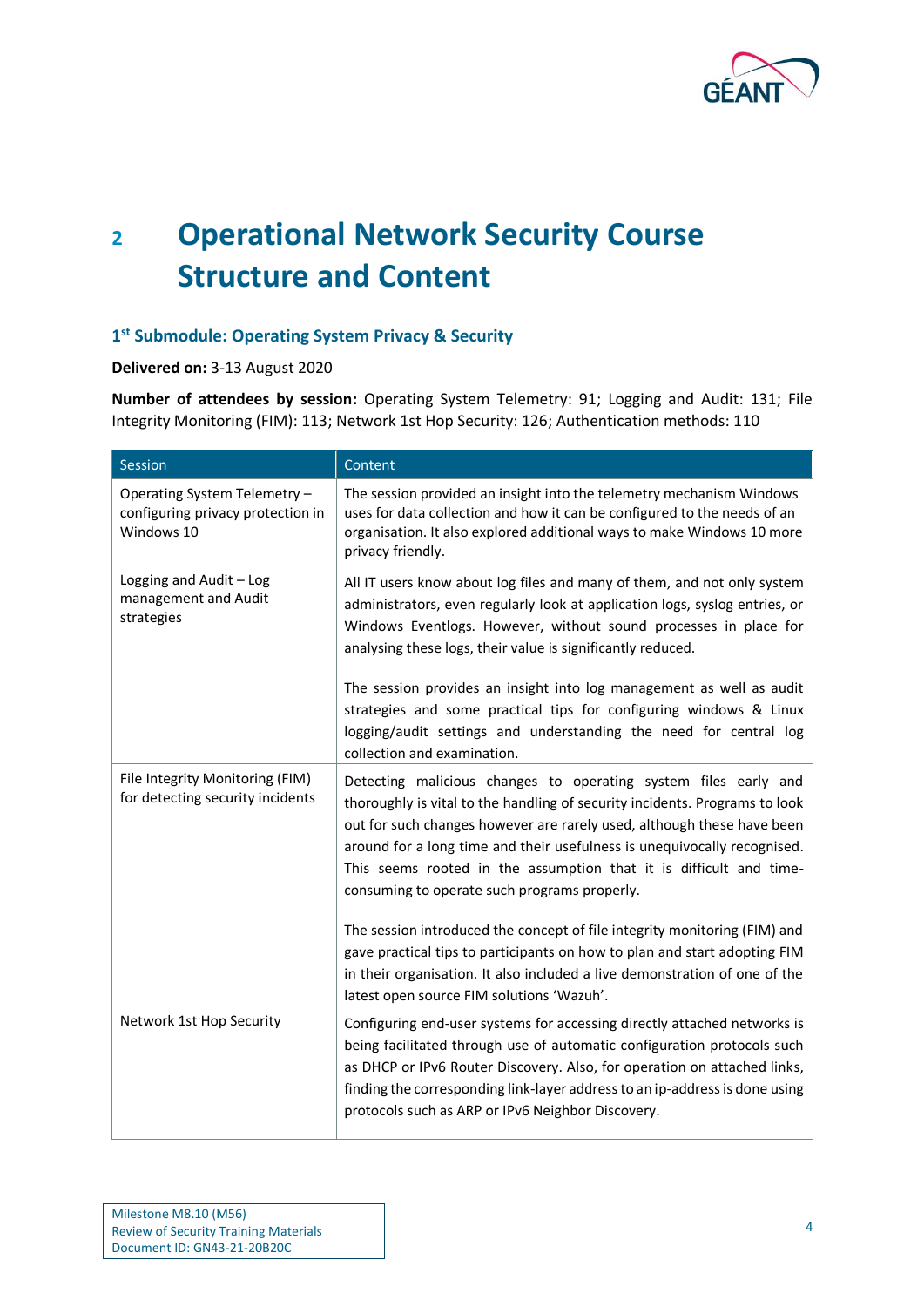

| Session                                                  | Content                                                                                                                                                                                                    |
|----------------------------------------------------------|------------------------------------------------------------------------------------------------------------------------------------------------------------------------------------------------------------|
|                                                          | While these protocols are vital to the operation of the network, they<br>inherit a number of security risks, which were also explored in this<br>session, as well as ways to mitigate some security risks. |
| Authentication methods - how<br>to avoid common pitfalls | Authentication is the basis for any kind of secure system. Unfortunately,<br>it is also easy to get wrong, and getting it wrong fundamentally breaches<br>a system's security.                             |
|                                                          | The session provided an overview of authentication methods and<br>outlined the most important and relevant approaches in more detail to<br>help participants avoid the most common pitfalls in this area.  |

<span id="page-5-0"></span>Table 2.1: Submodule 1 – Operating System Privacy & Security

## **2 nd Submodule: Client Privacy & Security**

## **Delivered on:** 21-30 September 2020

**Number of attendees by session:** Browser: 75; E-mail: 70; Instant Messaging: 49; Videoconferencing: 55; Office 50

| <b>Session</b>                                                                              | Content                                                                                                                                                                                                                                                                                                                                                                                                                                                         |
|---------------------------------------------------------------------------------------------|-----------------------------------------------------------------------------------------------------------------------------------------------------------------------------------------------------------------------------------------------------------------------------------------------------------------------------------------------------------------------------------------------------------------------------------------------------------------|
| Browser Security & Privacy -<br>secure surfing with fewer traces                            | Web-browsers have long been ubiquitous as providing a window onto the<br>internet, with their versatility being a key factor in their success. But web<br>browsers can also be (mis)used for tracking the activities of their users.<br>Not surprisingly, the security of browsers and the privacy of those who<br>use them have become one of the most important topics in information<br>security.                                                            |
|                                                                                             | For Firefox and Chromium-based browsers, the session gave an<br>introduction on how to secure them and how to avoid providing<br>unnecessary personal data to websites or browser vendors. Participants<br>were also shown how to avoid being tracked on their personal trail across<br>the internet.                                                                                                                                                           |
| Email Security & Privacy - how<br>to handle the most common<br>issues                       | One of the oldest practical uses of the Internet is email. Most of us use it<br>on a daily basis, and e-mail has become one of the most important tools<br>of business. Email has also become one of the most universal and<br>persistent sources of privacy and security headaches. The webinar gave<br>an overview of the many challenges that email introduces and provided<br>approaches of how to effectively deal with some of its more common<br>issues. |
| Instant Messaging Security &<br>Privacy - Chat and more while<br>safeguarding personal data | From the Microsoft Messenger and Internet Relay Chat of the nineties to<br>the more current WhatsApp and Discord, instant messengers pre-date<br>the World Wide Web, and while the client programs have changed and<br>gained functionality, their usage shows no sign of decline.                                                                                                                                                                              |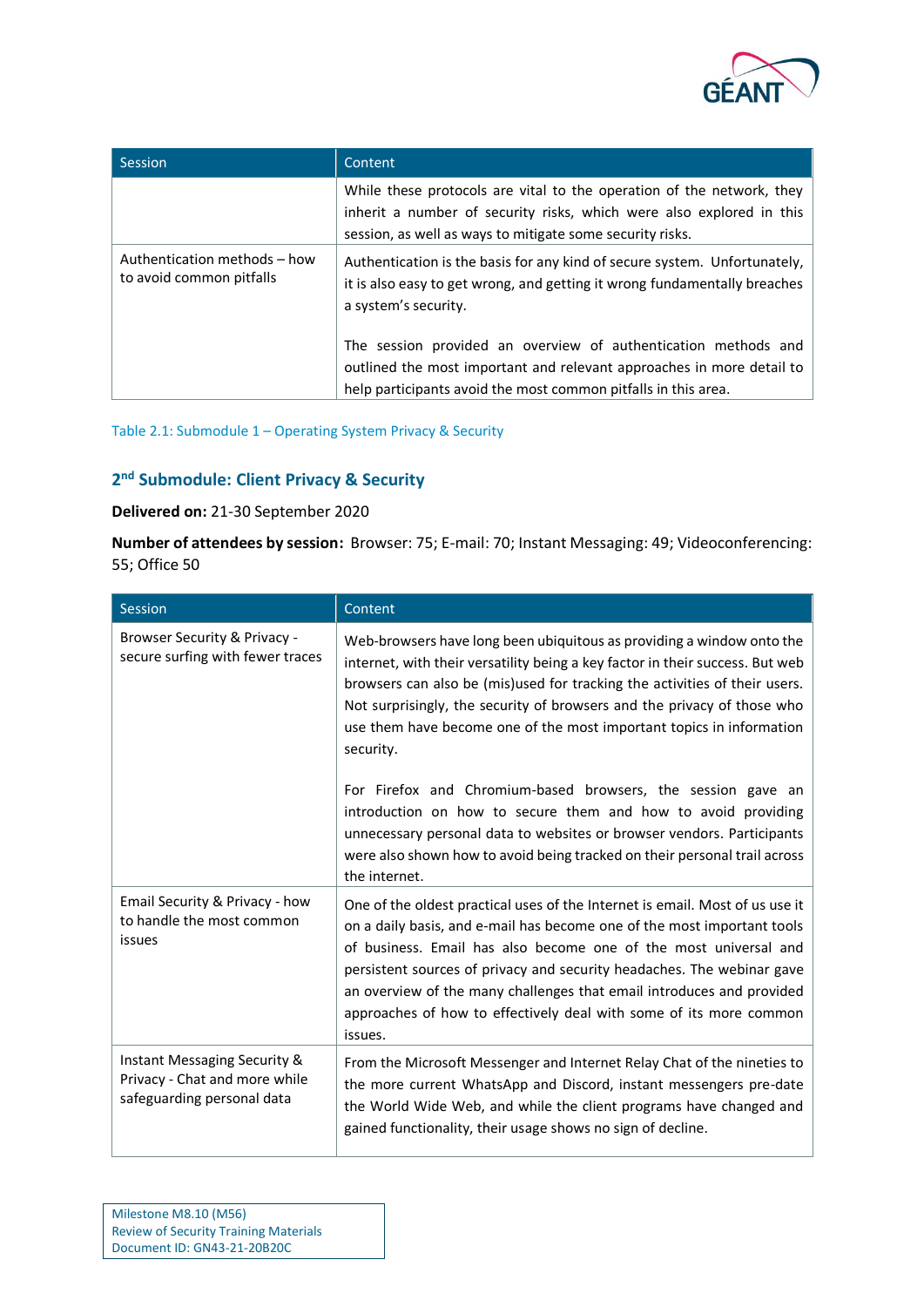

| Session                                                                      | Content                                                                                                                                                                                                                                                                                                                                                                                                                                                                                                                                                                                                                                               |
|------------------------------------------------------------------------------|-------------------------------------------------------------------------------------------------------------------------------------------------------------------------------------------------------------------------------------------------------------------------------------------------------------------------------------------------------------------------------------------------------------------------------------------------------------------------------------------------------------------------------------------------------------------------------------------------------------------------------------------------------|
|                                                                              | Session participants were shown how to secure instant messenger clients<br>and how to avoid common privacy pitfalls.                                                                                                                                                                                                                                                                                                                                                                                                                                                                                                                                  |
| An Overview of Best Practices<br>for Videoconferencing Security<br>& Privacy | Videoconferencing has been around for some time, but its use has<br>increased manifold during the COVID-19 pandemic. With employees<br>being locked down in their home offices, videoconferences have replaced<br>business meetings and entire business trips, allowing the illusion of face-<br>to-face interaction. This comes with the burden of an unknown impact on<br>the privacy and confidentiality of the conversations, as well as the security<br>of the client applications.<br>The webinar provided an overview of security and privacy issues with<br>popular videoconferencing clients and services and showed how to<br>address them. |
| Office Suites - Understanding<br><b>Privacy and Security Risks</b>           | Many people regularly use programs such as MS Office. Having started as<br>simple text-editing programs, modern Office suites have turned into<br>highly complex applications. They are available on every operating<br>system, including mobile OSs, and are quickly evolving into cloud-based<br>applications, allowing for convenient collaboration. However, the<br>growing complexity of these programs has introduced a number of<br>problems related to both privacy and security.<br>The talk gave participants an insight into common privacy issues and<br>security risks and provided some practical tips to address them.                 |

#### <span id="page-6-0"></span>Table 2.2: Submodule 2 – Client Privacy & Security

## **3 rd Submodule: Domain Name System (DNS) Protection**

**Delivered on:** 30 November-10 December 2020

**Number of attendees by session:** Introduction to DNS: 99; DNS for Network Defense: 92; DNSSEC: 63; DNS Privacy Protocols: 67

| <b>Session</b>                                                            | Content                                                                                                                                                                                                                                                                                                                                   |
|---------------------------------------------------------------------------|-------------------------------------------------------------------------------------------------------------------------------------------------------------------------------------------------------------------------------------------------------------------------------------------------------------------------------------------|
| Introduction to DNS and its<br>Security Challenges - Meet the<br>Problems | The Domain Name System (DNS) is one of the core services of the Internet<br>as we know it today. DNS was designed in 1983 and has been a critical<br>part of the Internet infrastructure ever since.<br>This session gave an overview of how DNS works and, crucially, what the<br>security implications of its design and operation are. |
| DNS for Network Defense -<br>Using DNS to protect and<br>observe          | DNS is not only used for the mapping of names to IP addresses and vice<br>versa. This module showed several use cases using information provided<br>by DNS servers that can be used to protect the local network from<br>malicious activities, such as SPAM or drive-by infections.                                                       |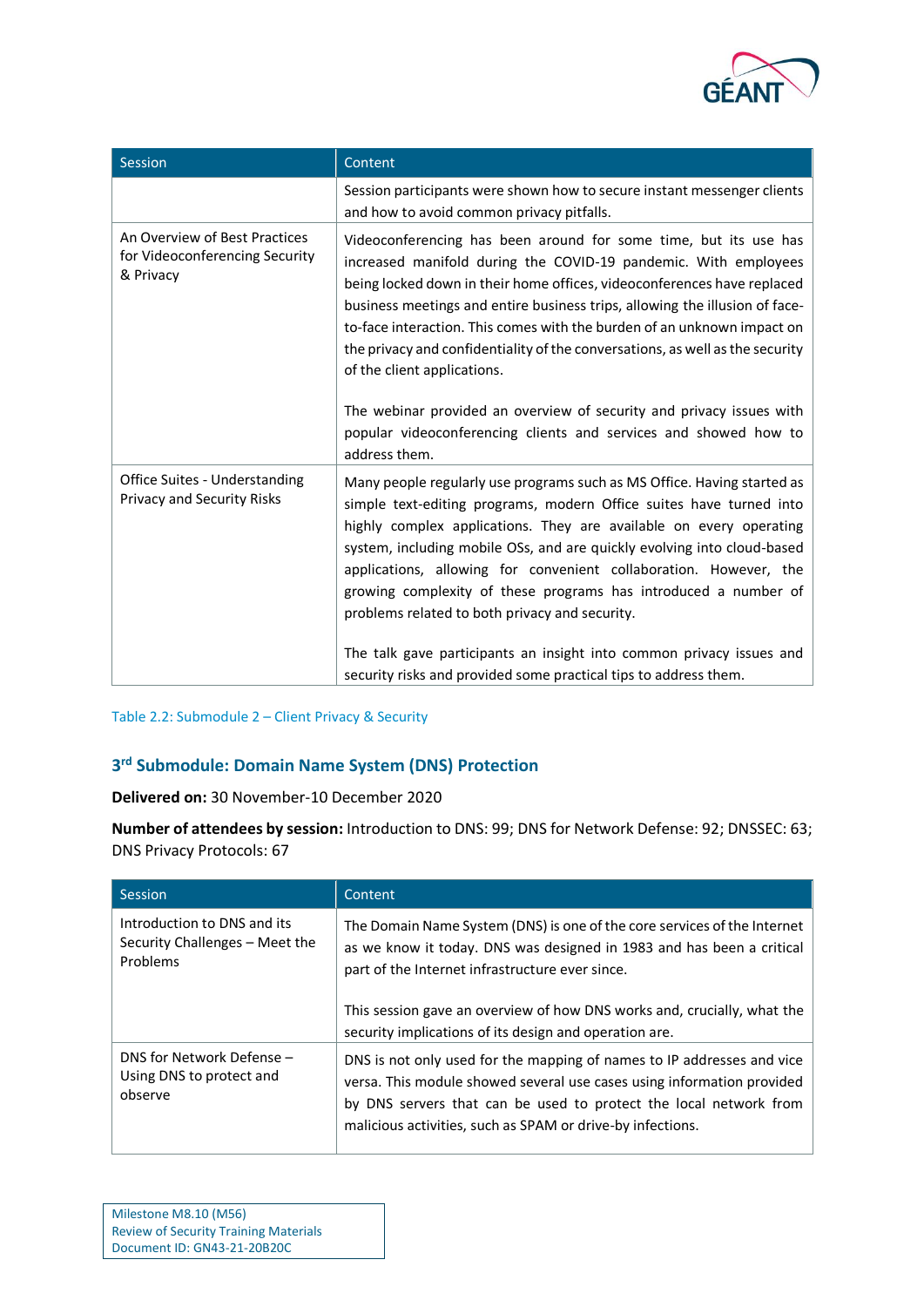

| Session                                                                           | Content                                                                                                                                                                                                                                                                                                                             |
|-----------------------------------------------------------------------------------|-------------------------------------------------------------------------------------------------------------------------------------------------------------------------------------------------------------------------------------------------------------------------------------------------------------------------------------|
|                                                                                   | This was followed by a block on monitoring DNS queries to collect<br>information about ongoing intruder activity on an organisation's network.                                                                                                                                                                                      |
| DNSSEC - Protecting the<br>integrity of the Domain Naming<br>System               | Although hampered by slow adoption, DNSSEC has proven to deal<br>effectively with the integrity problems of DNS.                                                                                                                                                                                                                    |
|                                                                                   | This module introduced the general concepts of DNSSEC and provided a<br>practical example by implementing DNSSEC in a local zone.                                                                                                                                                                                                   |
| <b>DNS Privacy Protocols -</b><br>Encrypted DNS queries for<br>privacy protection | With the integrity of DNS taken care of by DNSSEC, inspection of DNS<br>query data has been used by various actors on the internet for both good<br>and bad purposes. "DNS over TLS" (DoT) and "DNS over HTTPS" (DoH)<br>have been created as ways to mitigate the latter, while unfortunately also<br>interfering with the former. |
|                                                                                   | The module gave insights into the workings and configuration of DoT and<br>DoH and explained the trade-offs organisations' network administrators<br>have to make between security and privacy, as well as showing how some<br>of these can be dealt with.                                                                          |

#### <span id="page-7-0"></span>Table 2.3: Submodule 3 – Domain Name System (DNS) Protection

## **4 th Submodule: Distributed Denial of Service (DDoS) Protection**

## **Delivered on:** 8-17 February 2021

**Number of attendees by session:** Introduction to DDoS Attacks: 165; Details of selected DDoS Attacks: 117; DDoS Detection: 118; DDoS Mitigation 114

| Session                                                                                        | Content                                                                                                                                                                                                                                                                                                                                                                                                                                                                                   |
|------------------------------------------------------------------------------------------------|-------------------------------------------------------------------------------------------------------------------------------------------------------------------------------------------------------------------------------------------------------------------------------------------------------------------------------------------------------------------------------------------------------------------------------------------------------------------------------------------|
| Introduction to DDoS Attacks -<br>An overview of motivation and<br>modus operandi of attackers | DDoS attacks have been around for more than 20 years now, and over<br>this time, they have gained in power, now reaching several terabits in<br>bandwidth, enough to knock off ISPs. While the actual DDoS attacks have<br>changed very little, the orchestration of the attacks, the deployment of<br>their components and the motives of attackers have evolved.<br>The course gave participants an overview of the attacks, the attackers,<br>and their motivation and modus operandi. |
| Details of selected DDoS Attacks<br>– How the attacks work from a<br>technical perspective     | While DDoS attacks have become more powerful and easier to start for<br>attackers, the technical details of DDoS attacks have been remarkably<br>consistent over the last 20 years.<br>This course provided participants with an in-depth view of the technical<br>details of the most common DDoS mechanisms: amplification and<br>reflection and the services being exploited for them.                                                                                                 |
| DDoS Detection - How to know<br>if you are under attack or<br>partake in an attack             | DDoS Detection may in theory sound simple, i.e., when you can't access<br>your systems, that means you're under attack. However, this may also                                                                                                                                                                                                                                                                                                                                            |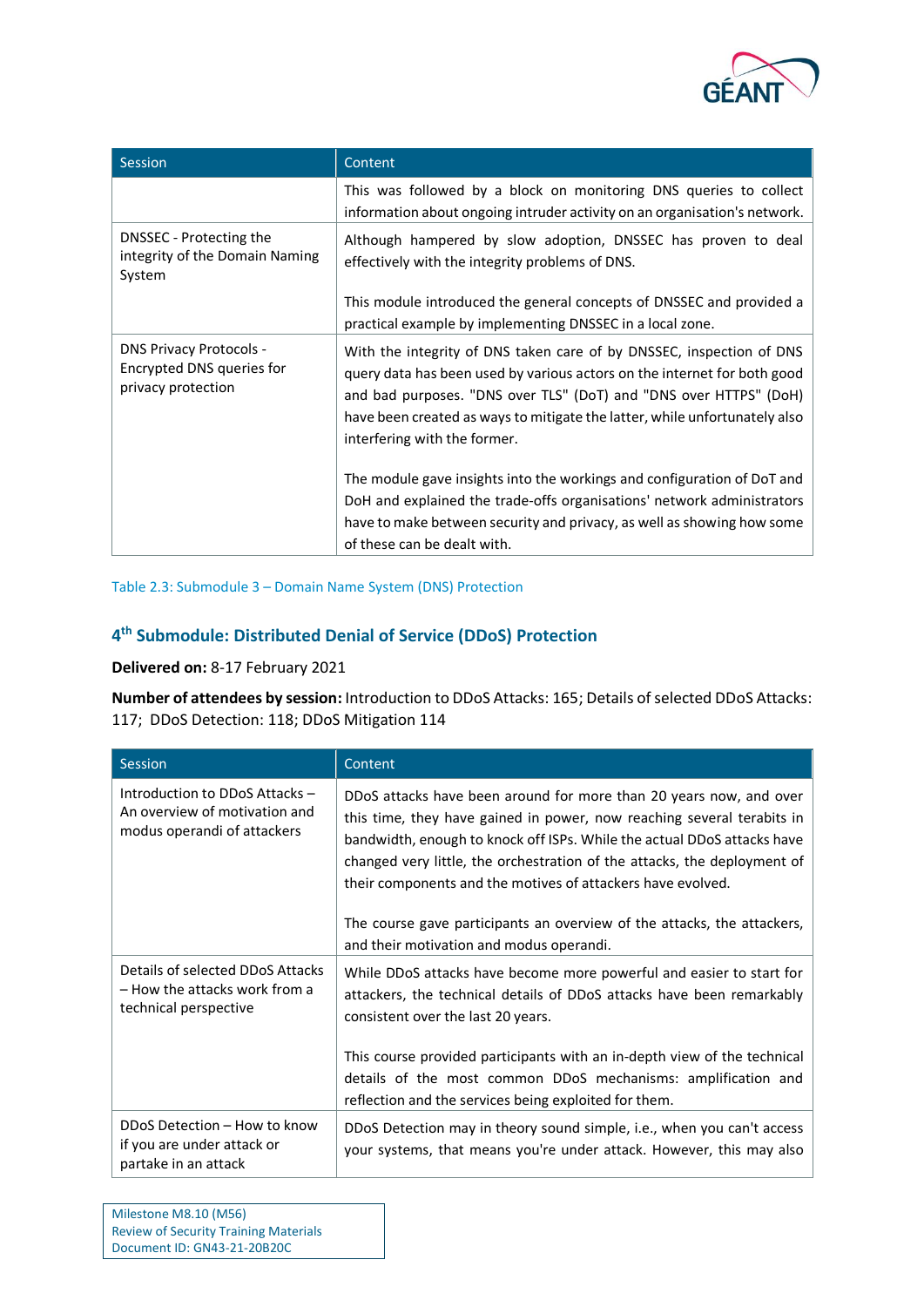

| Session                                              | Content                                                                                                                                                                           |
|------------------------------------------------------|-----------------------------------------------------------------------------------------------------------------------------------------------------------------------------------|
|                                                      | happen due to technical problems or misconfigurations. And what if we<br>want to detect attacks before falling victim to them?                                                    |
|                                                      | The course showed participants the various ways in which DDoS attacks<br>are detected on the internet.                                                                            |
| DDoS Mitigation – What you can<br>do against attacks | Mitigating a DDoS attack, especially a large-scale one, can seem like a<br>daunting task, especially where there is a determined attacker and when<br>several sites are affected. |
|                                                      | The course showed some simple but proven techniques to combat DDoS<br>attacks as well as to avoid unintentionally partaking in one.                                               |

<span id="page-8-1"></span>Table 2.4: Submodule 4 – Distributed Denial of Service (DDoS) Protection

## <span id="page-8-0"></span>**<sup>3</sup> Review Outcomes**

Overall, the feedback from the attendees was very positive and they considered the training material to be up to date, at least in most parts. They found that their objectives in attending a session were usually met or at least partially met. The attendees who answered the survey would recommend the training to their colleagues and will likely use the knowledge acquired from the training for their job.

Most of the attendees work as network or system administrators, which is the group the training is aimed at. The second-largest group of attendees are those who work in some kind of security-related position, for example as Information Security Officers (ISOs) or security engineers. Most attendees were experienced or had some experience in their role, some were very experienced, while the smallest group covered those who were new to their role.

Attendees commented positively on the fact that all prepared material is available for download. (This feedback was gathered during the sessions, not as part of a survey.)

Nevertheless, some areas where there might be some room for improvement were also noted.

In accordance with the recommendations of the GLAD team, almost all sessions were planned to not extend beyond one hour including the time allocated for the attendees to ask questions. This concept together with the strategy of delivering the training sessions for one submodule within one or two weeks seemed to work for most (see DNS Protection survey), but there were also some notes that a deeper dive into some topics would be appreciated. Without further analysis and feedback and due to the low number of statements in this regard, it is not possible to define a specific 'in-depth' training, but some kind of training for experts might be considered as required.

As part of the surveys for the first submodule, attendees had the opportunity to rate the presenter's skills. No feedback noting any specific need for improvement was given, but one useful suggestion was provided for the presenters to view their own recordings and find aspects that could be optimised.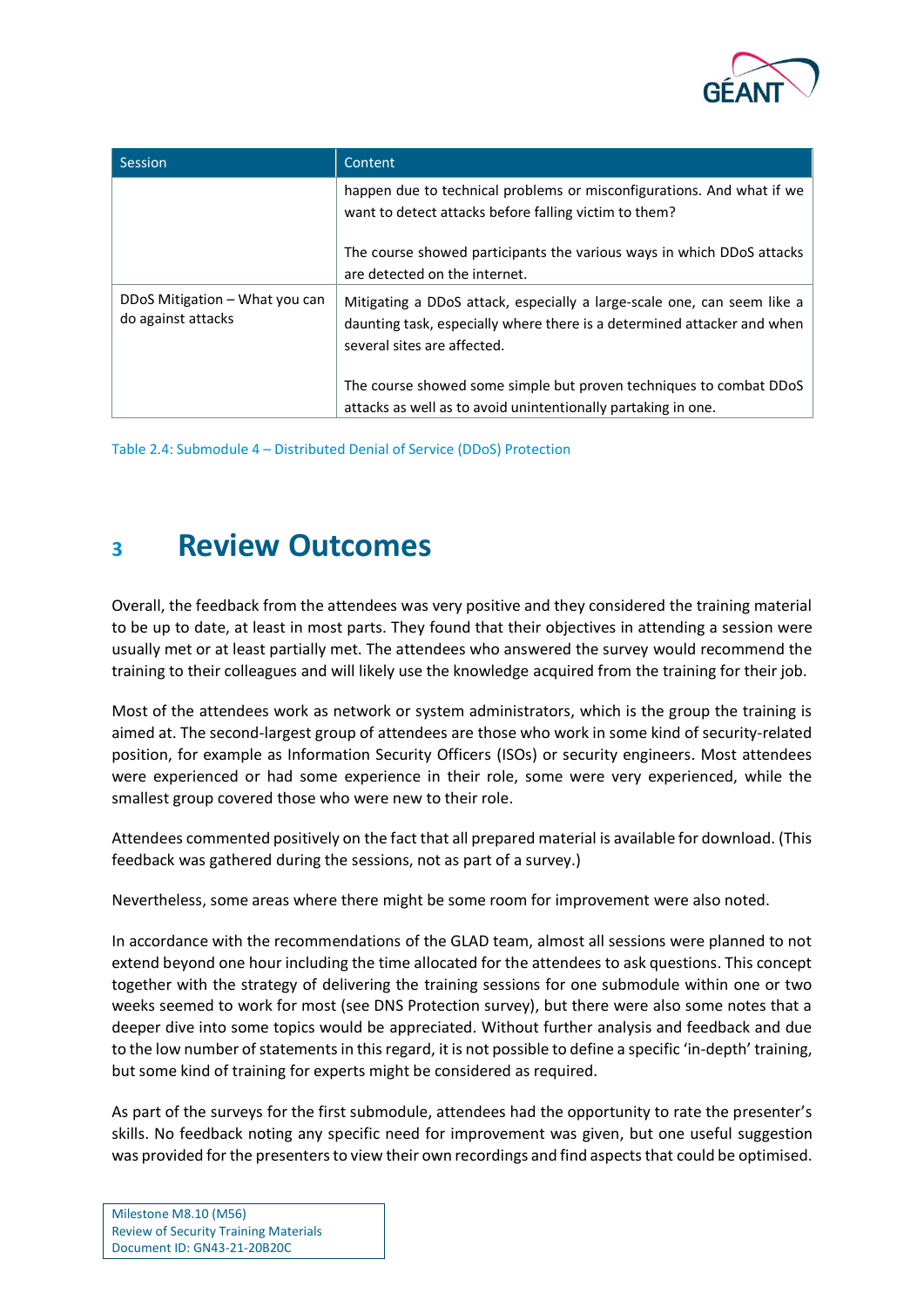

As part of one of the surveys (see **[Domain Name System \(DNS\) Protection](#page-22-2)** survey) an evaluation was carried out to assess whether the format of the training could be changed to be a collaborative format by setting up a 'round table' or an 'open forum' to dive into specific topics together with the attendees, but these suggestions received little or no agreement and most attendees would prefer to proceed with the current training session setup.

## <span id="page-9-0"></span>**<sup>4</sup> Recommendations**

Based on the feedback received, the general concept for the training seems to be working well and should not be modified for the upcoming training modules.

Nevertheless, some kind of 'opening out' of a session would be useful. Given that the demo in the Operating System Privacy & Security FIM session was positively received, demonstrations should be run where possible in a session.

Some attendees expressed the desire to know the agenda prior to the sessions (DNS Protection survey). Although the teaser provides a rough overview of the content of the sessions, distributing the information agenda by email prior to trainings should be considered. As registration is per submodule and not per session, to avoid sending too many emails, the teaser and the agenda should be distributed together with the information on joining a session.

Looking at the attendees per country, it seems that the training is particularly well-received in Germany and the Netherlands. Of course, the size of the target community varies by country, but it is also possible that the advertisement for the training is better in these two countries than in others.

It should be evaluated if it is possible to announce the trainings to a broader community than is currently the case.

## <span id="page-9-1"></span>**<sup>5</sup> Further Use of the Course**

All sessions have been recorded and are available online, but viewing numbers are not very high.

Viewing a recording versus attending a live session is different, as:

- It is possible to ask questions at the end of a live session
- Even if they do not see so of the other attendees, participants are aware that they are there and are available through the chat, so the live session feels like an 'event'
- Some attendees want a certificate of attendance, which is not available when using the recordings
- Some advertising for the live sessions is not available for the recordings.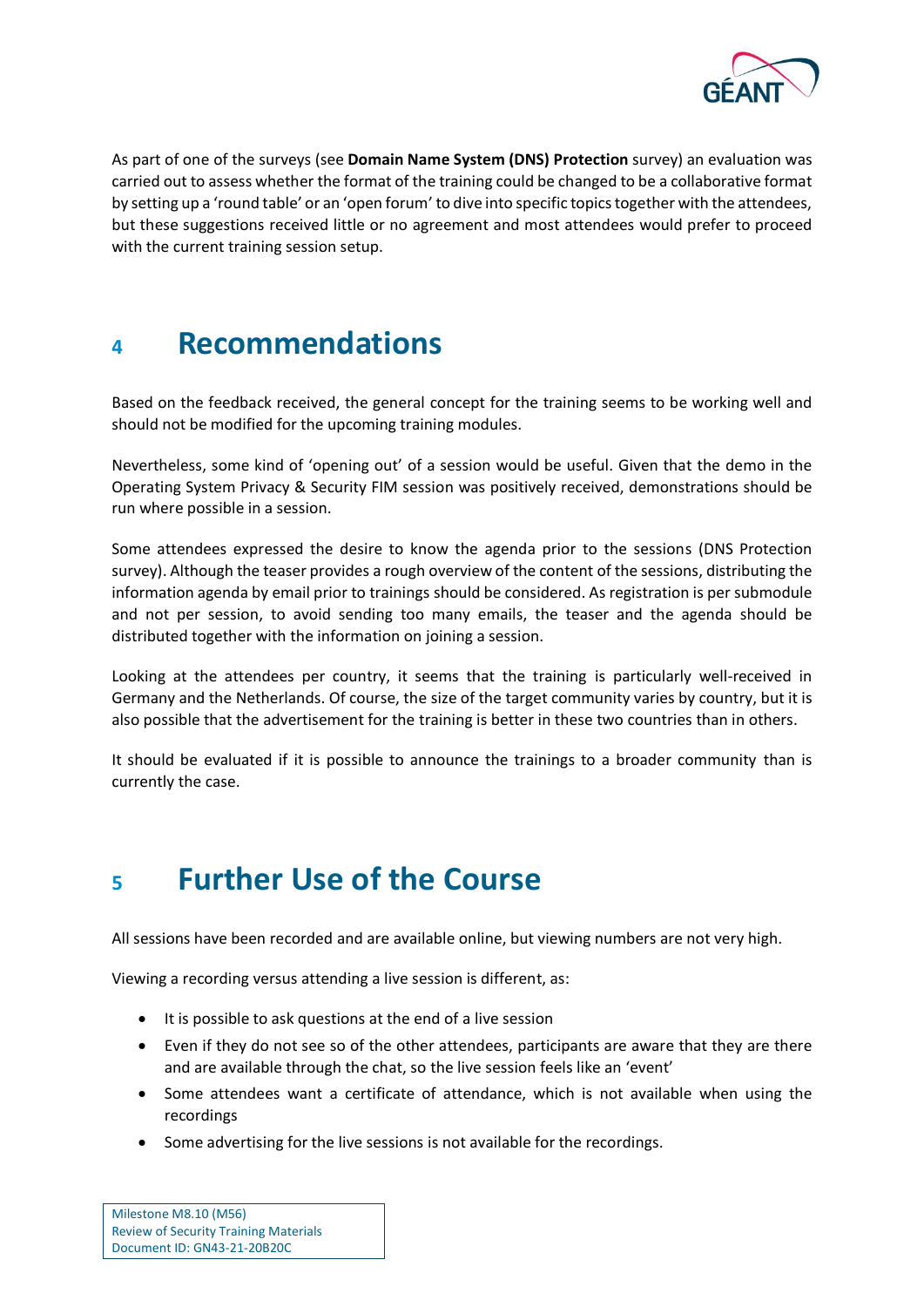

Based on the findings mentioned, it might be possible to repeat the live sessions at some point in time, slightly adapted based on the feedback, and new tools and trends.

Once the restrictions due to the COVID-19 pandemic are over, it might also be an option to offer onsite trainings using the material developed, as some (although not the majority) of the attendees indicated a need for it (DNS Protection survey). One option would be to host a training at a given location and accept attendees from different organisations, while the other would be to organise a training for a specific NREN and their member organisations onsite. Further assessment needs to be carried out to decide which of these is the best option.

## <span id="page-10-0"></span>**<sup>6</sup> The Road Ahead**

A second training course, Vulnerability Management, is currently underway. As the restrictions due to the COVID-19 pandemic are still in force at the time of writing, the training course is being delivered as online training.

The Vulnerability Management training consists of three submodules, with the first submodule delivered from the end of May till mid-June 2021, the second delivered in July 2021 and the third currently being planned.

A third course, which will be designed from August 2021 onwards, will focus on the topic 'Forensic', with details of the training still to be developed.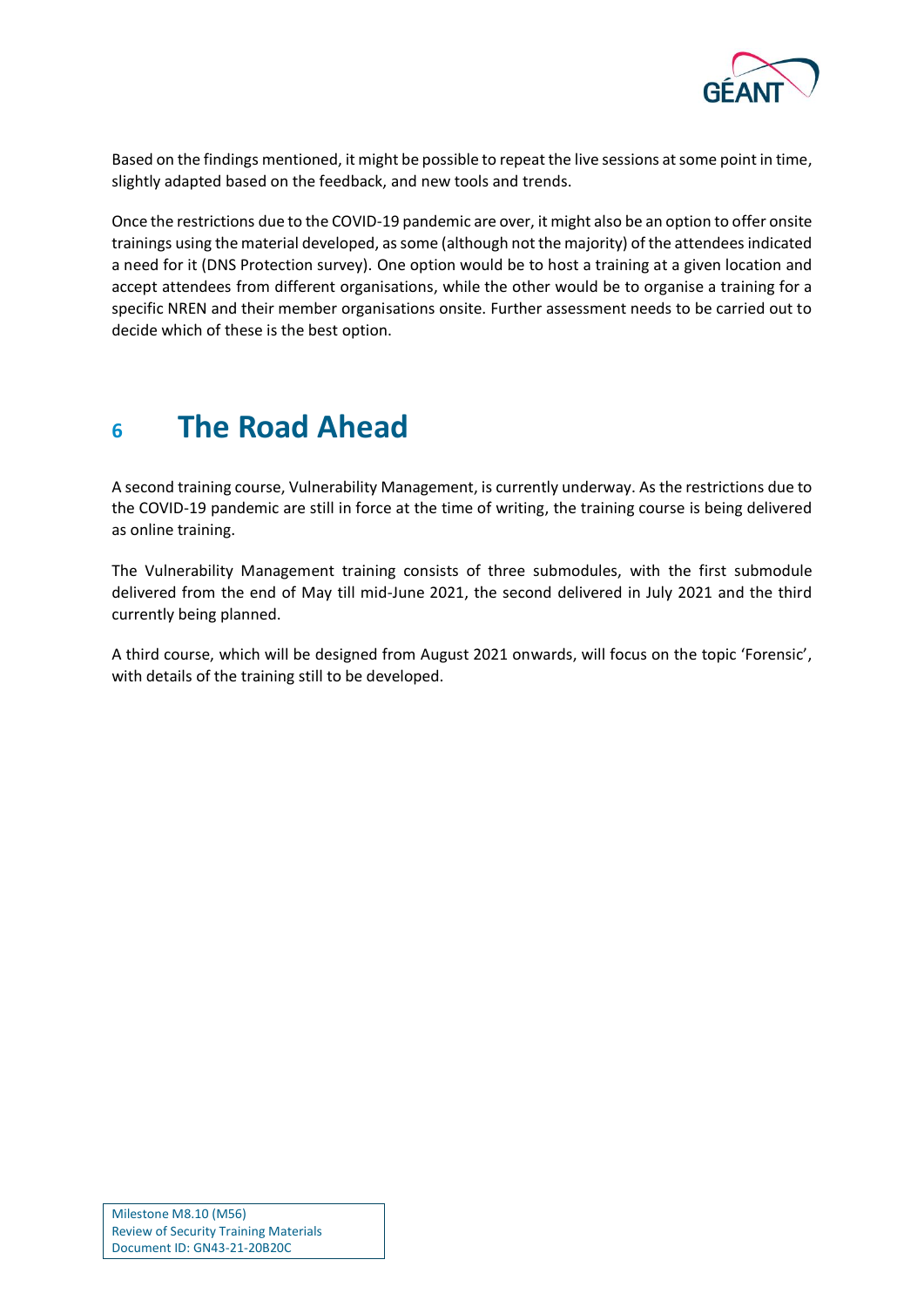

## <span id="page-11-0"></span>**Appendix A Surveys and Results**

A number of surveys were created to gather feedback from the attendees. Initially, for Submodule 1 a survey was run after each session, but this was soon found to be too detailed and time-consuming, so for the next submodules attendees were asked to provide feedback to a single survey for all the sessions they attended within each submodule.

The tables below provide details of the numbers of session attendees by country and survey questions and responses, where:

- The most frequent answers are marked in **green** comments are marked in the same colour.
- The second most frequent answers are marked in **dark yellow**.
- The number of answers is added in (brackets).

### **Attendees & Survey: Operating System Privacy and Security – Operating System Telemetry**

| Country      | <b>No Attendees</b> | Country                           | No Attendees | Country     | No Attendees   |
|--------------|---------------------|-----------------------------------|--------------|-------------|----------------|
| Armenia      | 1                   | Australia                         |              | Austria     |                |
| Belgium      |                     | Croatia                           | 1            | Cyprus      |                |
| Czechia      |                     | Estonia                           | 2            | Finland     | $\overline{2}$ |
| France       |                     | Germany                           | 52           | Hungary     | $\mathbf{1}$   |
| Iceland      |                     | Ireland                           | $\mathbf{1}$ | Israel      |                |
| Italy        | 1                   | Lithuania                         | 8            | Luxembourg  | $\mathbf{1}$   |
| N/A          | 4                   | <b>Netherlands</b>                | 1            | Poland      | $\overline{2}$ |
| Portugal     | 3                   | Republic of<br>North<br>Macedonia | 1            | Slovenia    | $\overline{2}$ |
| South Africa |                     | Spain                             | 4            | Switzerland |                |
| Turkey       | 3                   | Ukraine                           | 1            |             |                |

**Number of attendees:** 91 **Completed surveys:** 14

### <span id="page-11-1"></span>Table A.1: Operating System Privacy and Security – Operating System Telemetry session attendees

| No | Question                                                                                                        | Answer option                                    |
|----|-----------------------------------------------------------------------------------------------------------------|--------------------------------------------------|
|    | Please state your job role, i.e. are you working as a<br>network/system administrator or in any other capacity? | Open-Ended Response<br>Network administrator (7) |
|    |                                                                                                                 | System administrator (5)                         |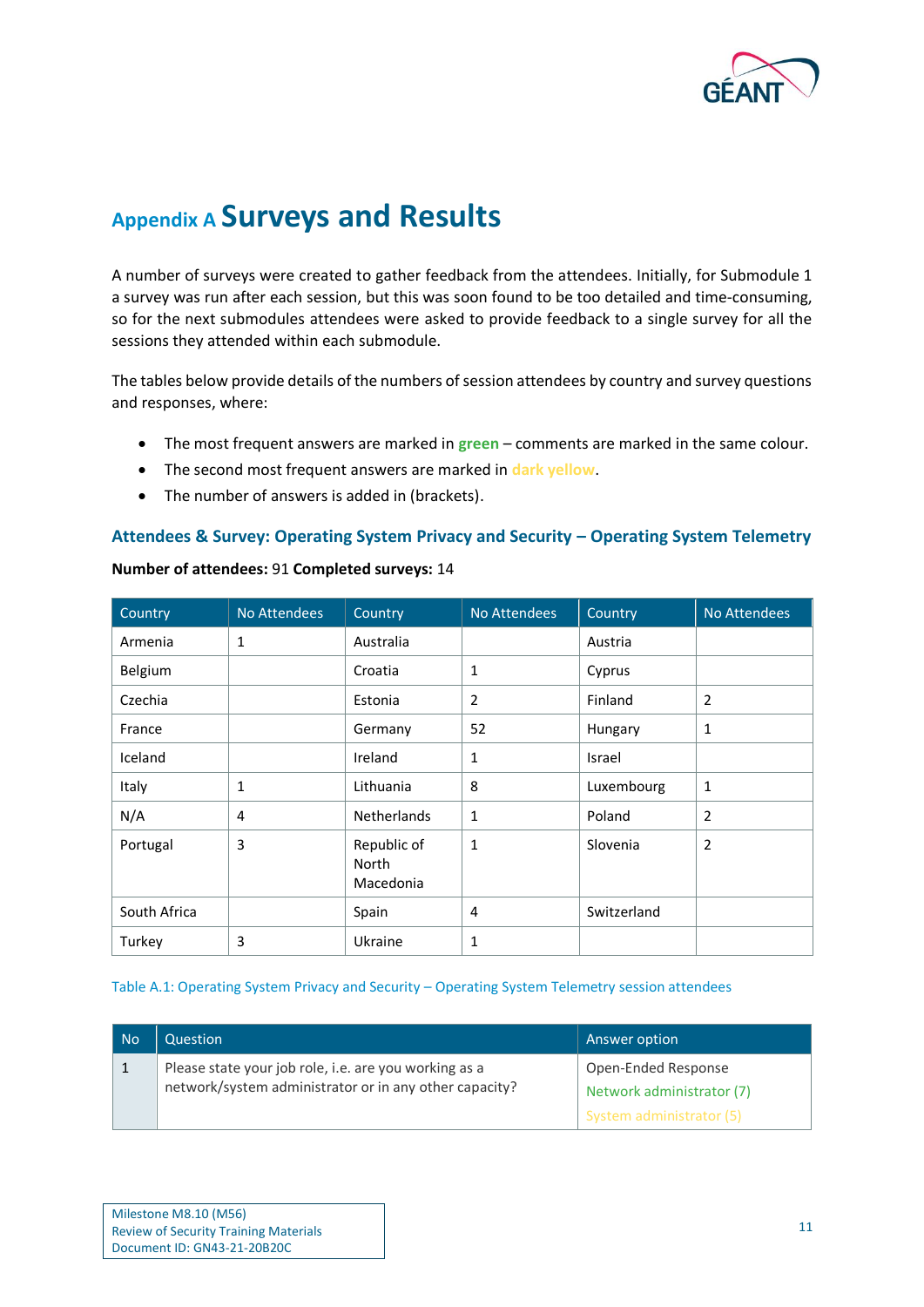

| <b>No</b>      | Question                                                                                                                                                                                                                                                                                                       | Answer option                                                                                                                                                                                                                                                                  |
|----------------|----------------------------------------------------------------------------------------------------------------------------------------------------------------------------------------------------------------------------------------------------------------------------------------------------------------|--------------------------------------------------------------------------------------------------------------------------------------------------------------------------------------------------------------------------------------------------------------------------------|
| $\overline{2}$ | Please let us know how you would rate your current experience<br>regarding system and/or network administration or any<br>other field if you mentioned it above.                                                                                                                                               | - Very experienced<br>- Experienced (8)<br>- I have some experience (3)<br>- I am new to it                                                                                                                                                                                    |
| 3              | In your opinion - do you think the training content is up to<br>date?                                                                                                                                                                                                                                          | - Yes, absolutely (14)<br>- Yes, in most parts<br>- No                                                                                                                                                                                                                         |
| 4              | Please add some further comments here.                                                                                                                                                                                                                                                                         | Open-Ended Response<br>One interesting note: 'only<br>scratched the surface'                                                                                                                                                                                                   |
| 5              | In your opinion - were your objectives to attend the session<br>met?                                                                                                                                                                                                                                           | - Yes (14)<br>- Partially<br>- No<br>- Other (please specify)                                                                                                                                                                                                                  |
| 6              | How likely is it that you will use the knowledge, skills and<br>reference materials gained from this training in your work?                                                                                                                                                                                    | - Very likely (3)<br>- Likely (9)<br>- Unlikely<br>- Other (please specify)                                                                                                                                                                                                    |
| $\overline{7}$ | Would you recommend this training to your colleagues?                                                                                                                                                                                                                                                          | - Yes (13)<br>- No                                                                                                                                                                                                                                                             |
| 8              | Any additional comments                                                                                                                                                                                                                                                                                        | Open-Ended Response                                                                                                                                                                                                                                                            |
| 9              | How would you describe your experience of attending this<br>training session? Please mark all that are applicable.                                                                                                                                                                                             | - Helpful (12)<br>- Engaging (5)<br>- Interesting (11)<br>- Relevant (8)<br>- Valuable (7)<br>- Enjoyable (4)<br>- Dull and boring (0)<br>- Confusing (0)<br>- Not relevant (0)<br>- Frustrating (0)<br>- Disappointing (0)<br>- Unhelpful (0)<br>- Other (please specify) (0) |
| 10             | With reference to your trainer(s) how would you rate the<br>following aspects:<br>- Preparation and organisation (Excellent: 5, Good:4)<br>- Subject matter knowledge (Excellent: 6)<br>- Presentation skills (Excellent: 2, Good:4)<br>- Ability to understand and answer questions (Excellent: 3,<br>Good:1) | - Excellent<br>- Good<br>- Fair<br>- Poor                                                                                                                                                                                                                                      |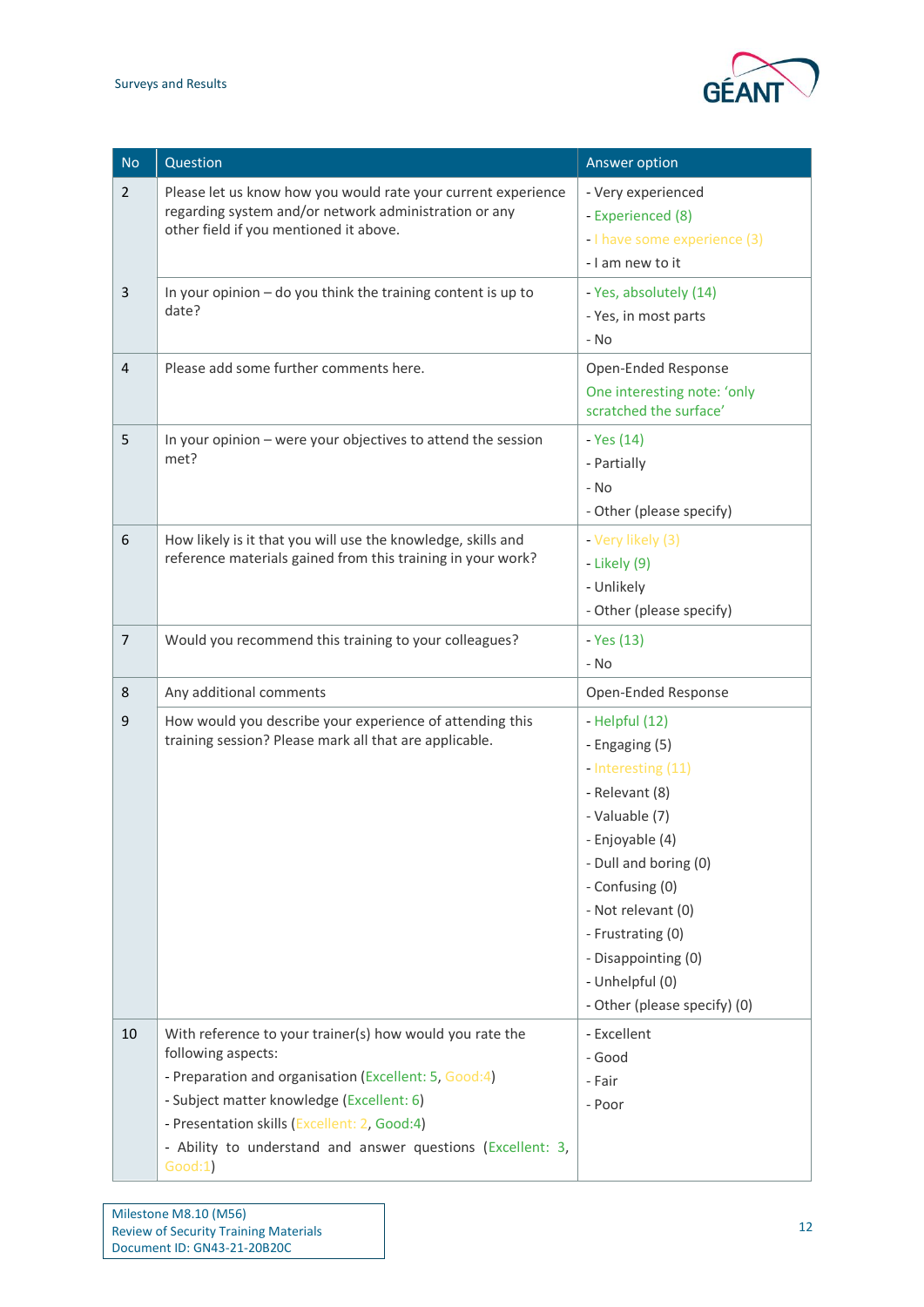

| <b>No</b> | Question                                                           | Answer option            |
|-----------|--------------------------------------------------------------------|--------------------------|
|           | - Other (please specify)                                           |                          |
|           | Note: Some attendees reported problems with the radio box.         |                          |
| 11        | How would you rate this training session as a whole?               | - Very Good (10)         |
|           |                                                                    | - Good (4)               |
|           |                                                                    | - Fair                   |
|           |                                                                    | - Poor                   |
|           |                                                                    | - Other (please specify) |
| 12        | Would you like to attend more training sessions in a similar (live | - Yes (14)               |
|           | online) format in the area of operational network security?        | - No                     |
|           |                                                                    | - Other (please specify) |
| 13        | Do you have any suggestions for improvement?                       | Open-Ended Response      |
|           |                                                                    |                          |

<span id="page-13-0"></span>Table A.2: Survey Responses: Operating System Privacy and Security – Operating System Telemetry

## Attendees & Survey: Operating System Privacy and Security – Logging and Audit

| Country      | No Attendees | Country                           | No Attendees   | Country     | No Attendees |
|--------------|--------------|-----------------------------------|----------------|-------------|--------------|
| Armenia      | 1            | Australia                         |                | Austria     | 2            |
| Belgium      | 1            | Croatia                           | 3              | Cyprus      | 2            |
| Czechia      | 5            | Estonia                           | $\overline{2}$ | Finland     | 3            |
| France       | 1            | Germany                           | 61             | Hungary     | 1            |
| Iceland      | 1            | Ireland                           | $\mathbf{1}$   | Israel      |              |
| Italy        | 1            | Lithuania                         | 6              | Luxembourg  |              |
| N/A          | 6            | <b>Netherlands</b>                | $\overline{2}$ | Poland      | 4            |
| Portugal     | 6            | Republic of<br>North<br>Macedonia | 1              | Slovenia    | 6            |
| South Africa | $\mathbf{1}$ | Spain                             | 10             | Switzerland | 1            |
| Turkey       | 3            | Ukraine                           |                |             |              |

## **Number of attendees:** 131 **Completed surveys:** 28

#### <span id="page-13-1"></span>Table A.3: Operating System Privacy and Security – Logging and Audit session attendees

| No | Question                                          | Answer option |
|----|---------------------------------------------------|---------------|
|    | Please state if you are working in IT Operations. | Yes (21)      |
|    |                                                   | No (8)        |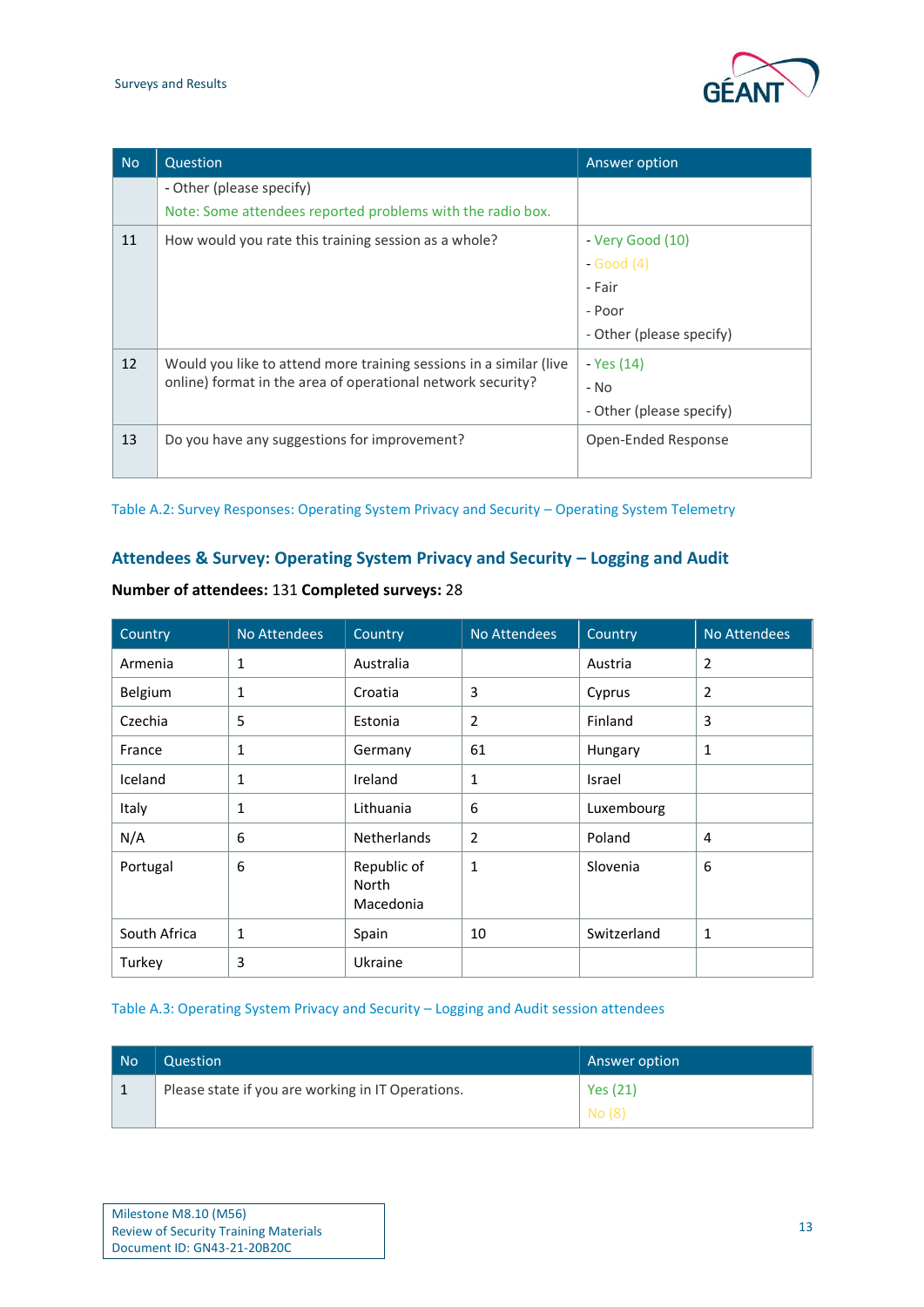

| <b>No</b>      | Question                                                                                                                                            | Answer option                                                                                                                                                                                                                                                                                                                             |
|----------------|-----------------------------------------------------------------------------------------------------------------------------------------------------|-------------------------------------------------------------------------------------------------------------------------------------------------------------------------------------------------------------------------------------------------------------------------------------------------------------------------------------------|
| $\overline{2}$ | If you are working in IT Operations can you give us a rough<br>estimation about the number of server systems your<br>department is responsible for? | $-$ less 50 $(9)$<br>$-50-200(3)$<br>- more than $200(7)$                                                                                                                                                                                                                                                                                 |
| 3              | If you are working in IT Operations - how many of these systems<br>that you are aware of have implemented log strategy?<br>(percentage)             | - till 25% (8)<br>$-26-50\%$ (4)<br>$-51-75\%$ (1)<br>- more than $75\%$ (6)                                                                                                                                                                                                                                                              |
| $\overline{4}$ | In your opinion - were your objectives in attending the session<br>met?                                                                             | - Yes (20)<br>- Partially (9)<br>$-$ No $(0)$<br>- Other (please specify) (0)                                                                                                                                                                                                                                                             |
| 5              | Are there any other subjects you would like to be added to this<br>session?                                                                         | $-$ No (3)<br>- Useful/Not useful visualisation<br>examples<br>- Key Performance Indicators from<br>Logs<br>- focus on logs for security issues<br>- focus on open source<br>- Where and how to start - Real-<br>world example of "start really<br>small"<br>- Windows logs centralisation<br>- Best practices in architectural<br>design |
| 6              | Do you think that the references and additional information<br>provided will be of immediate use to you?                                            | - Yes (24)<br>$-$ No (3)                                                                                                                                                                                                                                                                                                                  |
| $\overline{7}$ | Would you recommend this training to your colleagues?                                                                                               | - Yes (27)<br>$-$ No $(0)$                                                                                                                                                                                                                                                                                                                |
| 8              | How would you describe your experience of attending this<br>training session. Please mark all that are applicable.                                  | - Helpful (19)<br>- engaging (12)<br>- Interesting (25)<br>- Relevant (17)<br>- Valuable (15)<br>- Enjoyable (6)<br>- Dull and boring (0)<br>- Confusing (0)<br>- Not relevant (0)<br>- Frustrating (0)<br>- Disappointing (0)<br>- Unhelpful (0)<br>- Other (please specify) (too short)                                                 |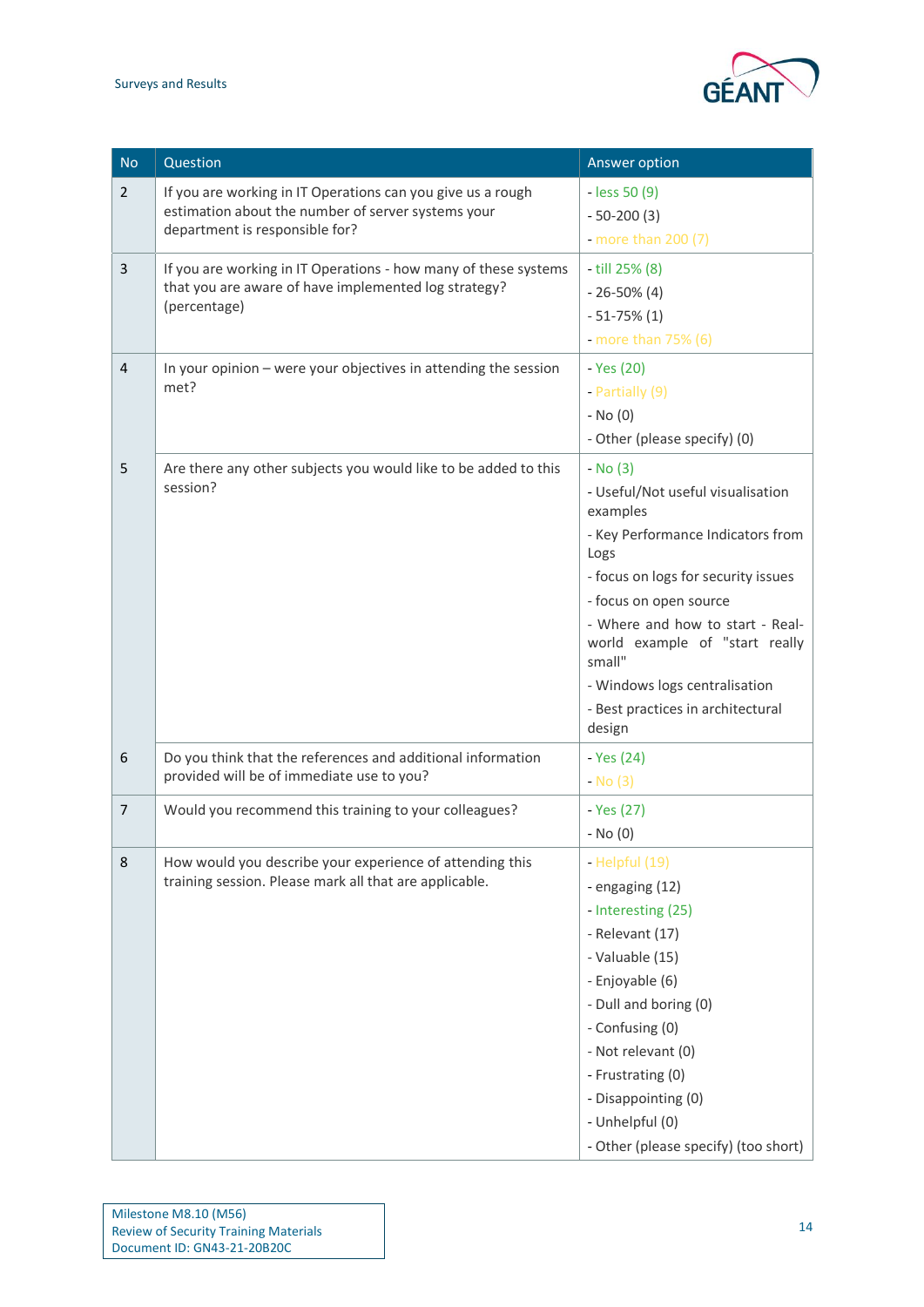

| <b>No</b> | Question                                                                | Answer option            |
|-----------|-------------------------------------------------------------------------|--------------------------|
| 9         | With reference to your trainer(s) how would you rate the                | - Excellent              |
|           | following aspects:                                                      | - Good                   |
|           | - Preparation and organisation (Excellent: 18, Good:9)                  | - Fair                   |
|           | - Subject matter knowledge (Excellent: 22, Good: 5)                     | - Poor                   |
|           | - Presentation skills (Excellent: 18, Good: 7, Fair: 1)                 |                          |
|           | - Ability to understand and answer questions (Excellent: 18,<br>Good:6) |                          |
|           | - Other (please specify)                                                |                          |
| 10        | How would you rate this training session as a whole?                    | - Very Good (21)         |
|           |                                                                         | $-Good(6)$               |
|           |                                                                         | - Fair                   |
|           |                                                                         | - Poor                   |
|           |                                                                         | - Other (please specify) |
| 11        | Do you have any suggestions for improvement?                            | Open-Ended Response      |

<span id="page-15-0"></span>Table A.4: Survey responses: Operating System Privacy and Security – Logging and Audit

## **Attendees & Survey: Operating System Privacy and Security – File Integrity Monitoring (FIM) for detecting security incidents**

## **Number of attendees:** 113 **Completed surveys:** 17

| Country      | <b>No Attendees</b> | Country                           | No Attendees | Country     | No Attendees   |
|--------------|---------------------|-----------------------------------|--------------|-------------|----------------|
| Armenia      | 1                   | Australia                         |              | Austria     | $\overline{2}$ |
| Belgium      |                     | Croatia                           | 3            | Cyprus      | $\overline{2}$ |
| Czechia      | 1                   | Estonia                           | 1            | Finland     | 3              |
| France       | 1                   | Germany                           | 52           | Hungary     | 1              |
| Iceland      |                     | Ireland                           | 1            | Israel      |                |
| Italy        | 2                   | Lithuania                         | 6            | Luxembourg  |                |
| N/A          | 5                   | <b>Netherlands</b>                | 2            | Poland      | 4              |
| Portugal     | 5                   | Republic of<br>North<br>Macedonia | 1            | Slovenia    | 4              |
| South Africa | 4                   | Spain                             | 8            | Switzerland | $\mathbf{1}$   |
| Turkey       | 3                   | Ukraine                           |              |             |                |

<span id="page-15-1"></span>Table A.5: Operating System Privacy and Security – File Integrity Monitoring (FIM) for detecting security incidents session attendees

| Milestone M8.10 (M56)                        |  |
|----------------------------------------------|--|
| <b>Review of Security Training Materials</b> |  |
| Document ID: GN43-21-20B20C                  |  |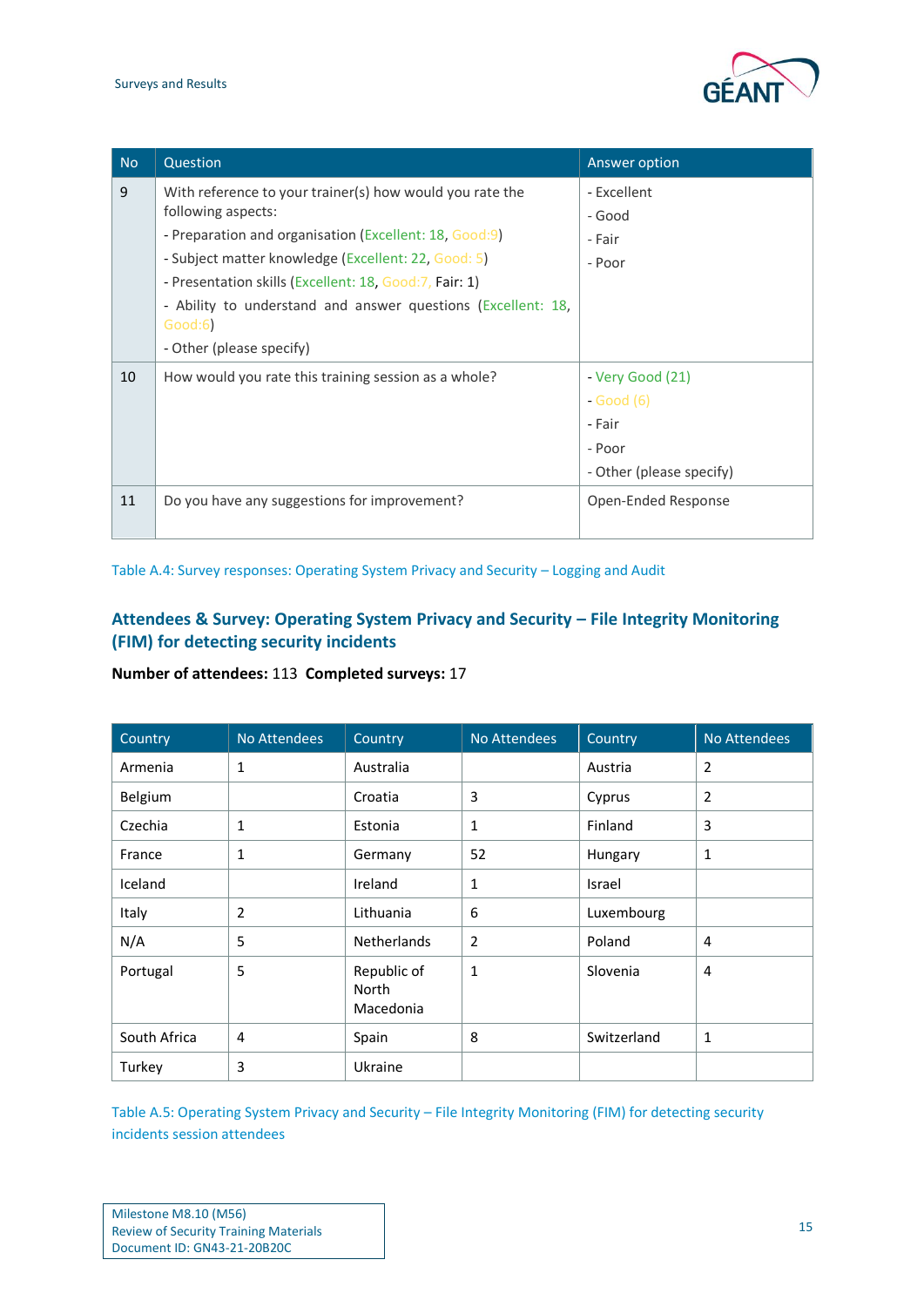

| <b>No</b>      | Question                                                                                                                       | Answer option                                                                                                                                                                                                                                                                                                                                                                    |
|----------------|--------------------------------------------------------------------------------------------------------------------------------|----------------------------------------------------------------------------------------------------------------------------------------------------------------------------------------------------------------------------------------------------------------------------------------------------------------------------------------------------------------------------------|
| $\mathbf{1}$   | How important is the detection of security incidents in your<br>daily work?                                                    | - Very Important (10)<br>- Important (4)<br>- Less Important (3)<br>- Not relevant (0)                                                                                                                                                                                                                                                                                           |
| $\overline{2}$ | How likely is it that you will use the knowledge, skills and<br>reference materials gained through this training in your work? | - Very likely (11)<br>- Likely (6)<br>- Unlikely<br>- Other (please specify)                                                                                                                                                                                                                                                                                                     |
| 3              | What was the most useful part of this training?                                                                                | Open-End Response:<br>- Demo (10)<br>- the knowledge of new tools and<br>the usage of them<br>- The presenter's suggestions from<br>hands-on experience.<br>- Getting a good overview of this<br>area<br>- All of it                                                                                                                                                             |
| $\overline{4}$ | In your opinion - were your objectives to attend the session<br>met?                                                           | - Yes (16)<br>- Partially (1)<br>$-$ No $(0)$<br>- Other (please specify) (0)                                                                                                                                                                                                                                                                                                    |
| 5              | Any additional comments                                                                                                        | Open-End Response:<br>- Maybe also the windows agent<br>view to complete the picture.<br>Hints for detecting Emotet or<br>other current malware<br>- Even more practical examples for<br>FIM would be very interesting.<br>Maybe define a standard in the<br>DFN realm that can be used "as a<br>default/starting-point". So that<br>not everybody has to start from<br>scratch. |
| 6              | How would you rate this training session as a whole?                                                                           | - Very Good (14)<br>$-Good(3)$<br>- Fair<br>- Poor<br>- Other (please specify)                                                                                                                                                                                                                                                                                                   |

<span id="page-16-0"></span>Table A.6: Survey Results: Operating System Privacy and Security – File Integrity Monitoring (FIM) for detecting security incidents

| Milestone M8.10 (M56)                        |
|----------------------------------------------|
| <b>Review of Security Training Materials</b> |
| Document ID: GN43-21-20B20C                  |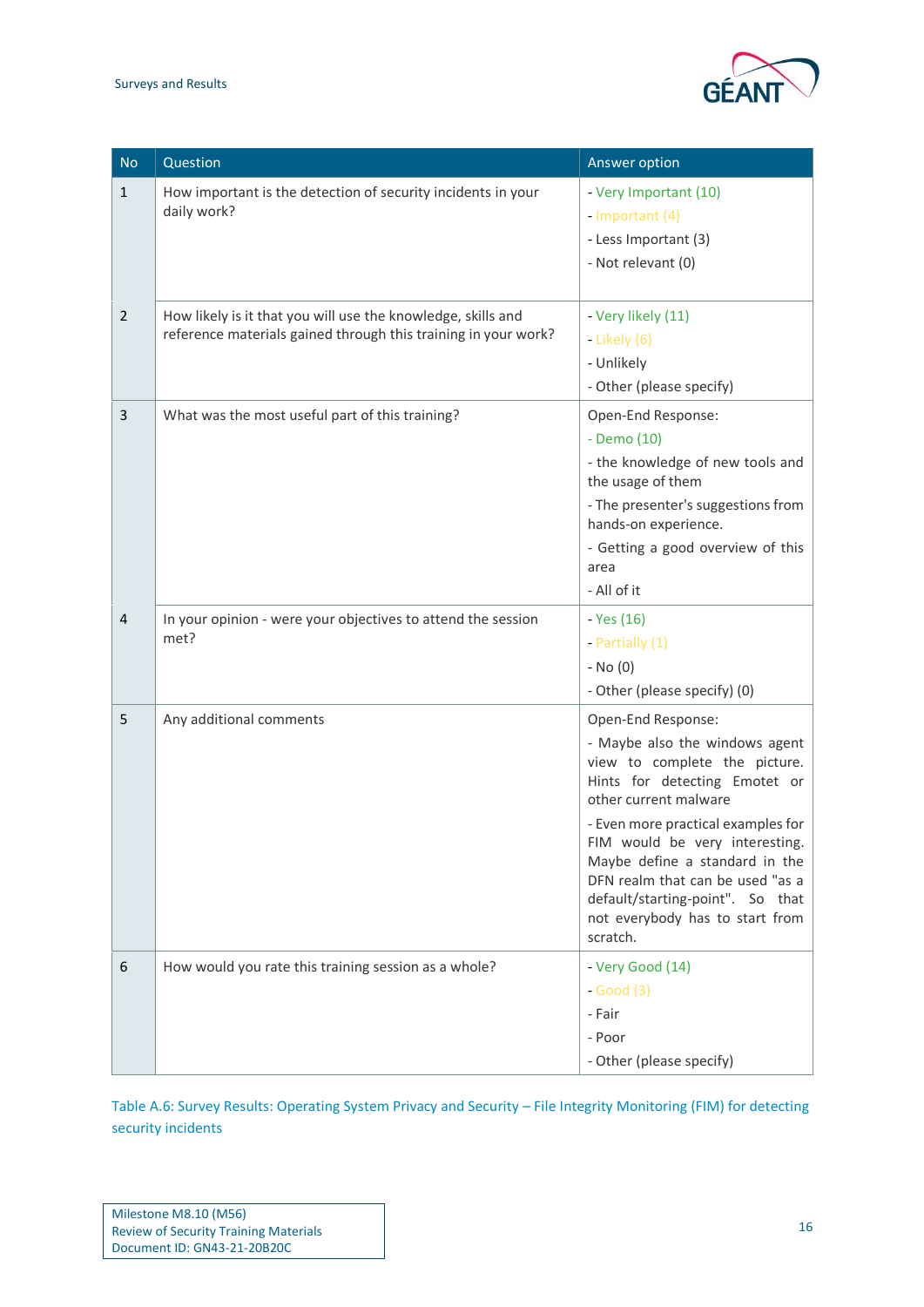

## **Attendees & Survey: Operating System Privacy and Security – Network 1st Hop Security**

| Country      | <b>No Attendees</b> | Country                           | No Attendees   | Country     | No Attendees   |
|--------------|---------------------|-----------------------------------|----------------|-------------|----------------|
| Armenia      | 3                   | Australia                         |                | Austria     | 2              |
| Belgium      |                     | Croatia                           | 5              | Cyprus      | 1              |
| Czechia      | 2                   | Estonia                           | $\overline{2}$ | Finland     | 3              |
| France       |                     | Germany                           | 54             | Hungary     | $\overline{2}$ |
| Iceland      | 1                   | Ireland                           | $\overline{2}$ | Israel      | $\mathbf{1}$   |
| Italy        | 1                   | Lithuania                         | 7              | Luxembourg  | 1              |
| N/A          | 5                   | <b>Netherlands</b>                | 3              | Poland      | $\overline{2}$ |
| Portugal     | 5                   | Republic of<br>North<br>Macedonia | $\mathbf{1}$   | Slovenia    | 5              |
| South Africa | 1                   | Spain                             | 10             | Switzerland | 1              |
| Turkey       | 6                   | Ukraine                           |                |             |                |

**Number of attendees:** 126 **Completed surveys:** 19

#### <span id="page-17-0"></span>Table A.7: Operating System Privacy and Security – Network 1st Hop Security session attendees

| <b>No</b>      | Question                                                                                                                                                         | Answer option                                                                                                              |
|----------------|------------------------------------------------------------------------------------------------------------------------------------------------------------------|----------------------------------------------------------------------------------------------------------------------------|
| $\mathbf{1}$   | Please state your job role, i.e. are you working as a<br>network/system administrator or in any other capacity?                                                  | Open-Ended Response<br>Network specialist/administrator<br>(10)<br>System administrator (2)<br>Service Desk Specialist (2) |
| 2              | Please let us know how you would rate your current experience<br>regarding system and/or network administration or any<br>other field if you mentioned it above. | - Very experienced (2)<br>- Experienced (7)<br>- I have some experience (9)<br>- I am new to it $(1)$                      |
| 3              | In your opinion - do you think the training content is up to<br>date?                                                                                            | - Yes, absolutely (17)<br>- Yes, in most parts (2)<br>$-$ No                                                               |
| $\overline{4}$ | In your opinion - were your objectives in attending the session<br>met?                                                                                          | - Yes (18)<br>- Partially $(1)$<br>$-$ No<br>- Other (please specify)                                                      |
| 5              | How likely is it that you will use the knowledge, skills and<br>reference materials gained through this training in your work?                                   | - Very likely (9)<br>- Likely (9)<br>- Unlikely<br>- Other (please specify)                                                |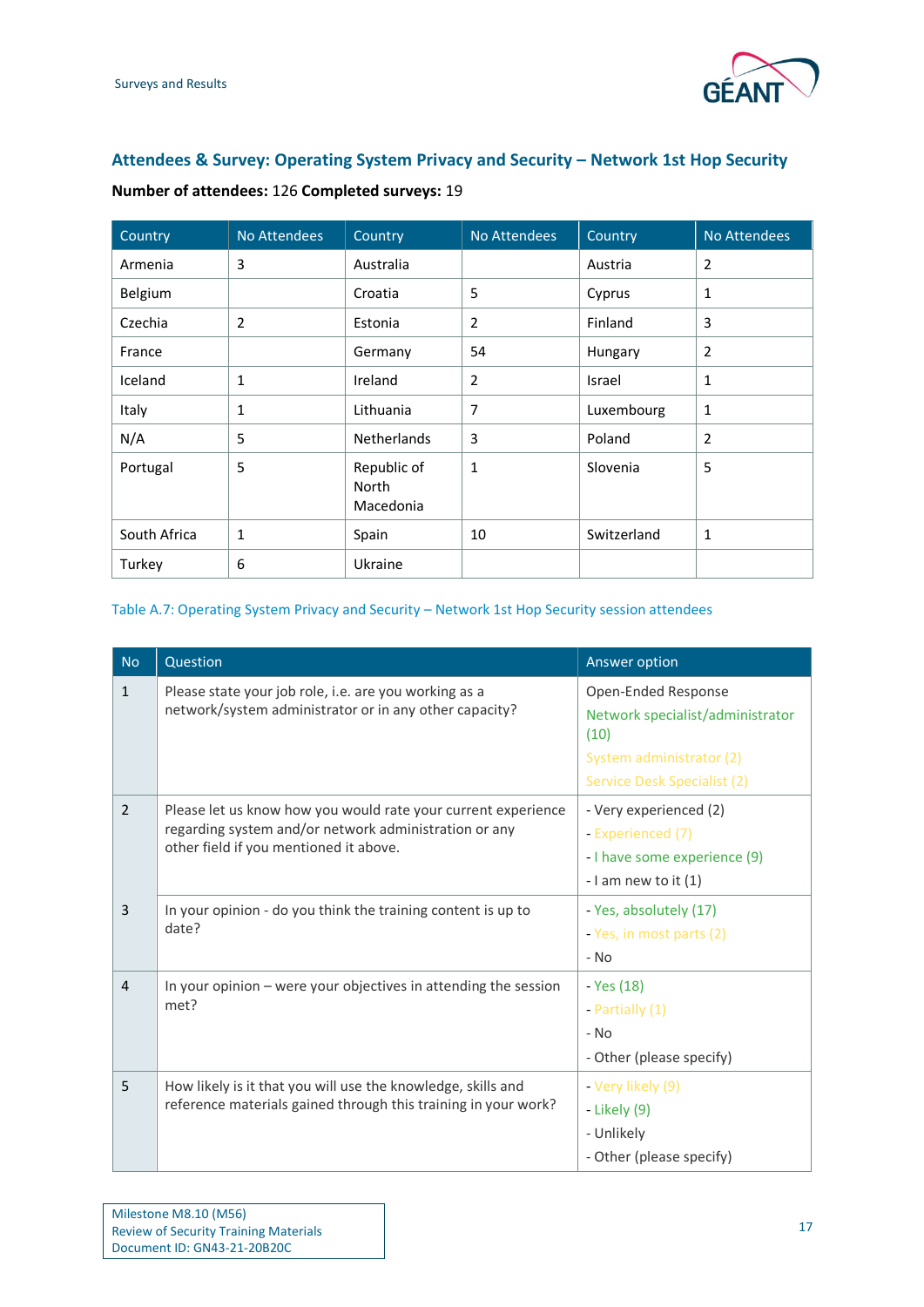#### Surveys and Results



| <b>No</b>      | Question                                                                                                           | Answer option                                                                                                                                                                                                                                                                    |
|----------------|--------------------------------------------------------------------------------------------------------------------|----------------------------------------------------------------------------------------------------------------------------------------------------------------------------------------------------------------------------------------------------------------------------------|
|                |                                                                                                                    | $\rightarrow$ I am already using most of the<br>content (1)                                                                                                                                                                                                                      |
| 6              | Would you recommend this training to your colleagues?                                                              | - Yes (19)                                                                                                                                                                                                                                                                       |
|                |                                                                                                                    | - No                                                                                                                                                                                                                                                                             |
| $\overline{7}$ | Any additional comments                                                                                            | Open-Ended Response                                                                                                                                                                                                                                                              |
| 8              | How would you describe your experience of attending this<br>training session? Please mark all that are applicable. | - Helpful (16)<br>- engaging (7)<br>- Interesting (12)<br>- Relevant (14)<br>- Valuable (12)<br>- Enjoyable (7)<br>- Dull and boring (0)<br>- Confusing (0)<br>- Not relevant (0)<br>- Frustrating (0)<br>- Disappointing (0)<br>- Unhelpful (0)<br>- Other (please specify) (0) |
| 9              | How would you rate this training session as a whole?                                                               | - Very Good (14)<br>$-Good(5)$<br>- Fair<br>- Poor<br>- Other (please specify)                                                                                                                                                                                                   |
| 10             | Do you have any suggestions for improvement?                                                                       | Open-Ended Response                                                                                                                                                                                                                                                              |

<span id="page-18-0"></span>Table A.8: Survey Results: Operating System Privacy and Security – Network 1st Hop Security

## **Attendees & Survey: Operating System Privacy and Security – Authentication methods – how to avoid common pitfalls**

### **Number of attendees:** 110 **Completed surveys:** 9

| Country | No Attendees | Country            | No Attendees | Country    | No Attendees   |
|---------|--------------|--------------------|--------------|------------|----------------|
| Armenia | 2            | Australia          |              | Austria    |                |
| Belgium |              | Croatia            | 3            | Cyprus     | 2              |
| Czechia | 1            | Estonia            | 1            | Finland    | 3              |
| France  | 2            | Germany            | 53           | Hungary    | $\overline{2}$ |
| Iceland |              | Ireland            | 1            | Israel     |                |
| Italy   | 2            | Lithuania          | 5            | Luxembourg |                |
| N/A     | 5            | <b>Netherlands</b> | 5            | Poland     | 2              |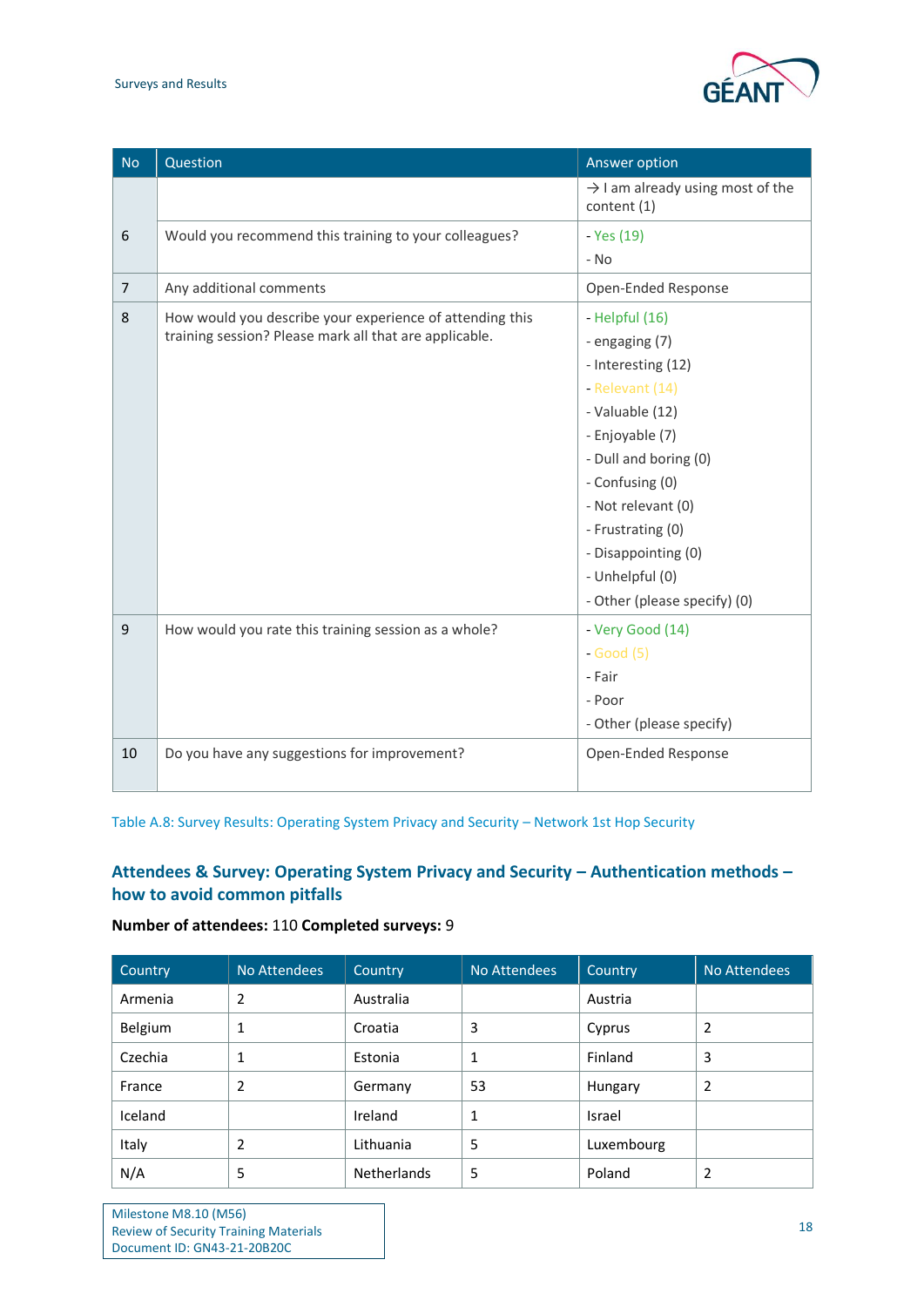Document ID: GN43-21-20B20C



| Country      | No Attendees | Country                           | No Attendees | Country     | No Attendees |
|--------------|--------------|-----------------------------------|--------------|-------------|--------------|
| Portugal     | 4            | Republic of<br>North<br>Macedonia |              | Slovenia    |              |
| South Africa | 3            | Spain                             |              | Switzerland |              |
| Turkey       | 3            | Ukraine                           |              |             |              |

<span id="page-19-0"></span>Table A.9: Operating System Privacy and Security – Authentication methods session attendees

| <b>No</b>      | Question                                                                                                   | Answer option                                                                                          |
|----------------|------------------------------------------------------------------------------------------------------------|--------------------------------------------------------------------------------------------------------|
| $\mathbf{1}$   | How many years of IT experience do you have?                                                               | Open-Ended Response                                                                                    |
|                |                                                                                                            | $= 10(7)$                                                                                              |
|                |                                                                                                            | $= 9(2)$                                                                                               |
| $\overline{2}$ | Regarding the password policy recommendations: Are they in                                                 | - Yes (7)                                                                                              |
|                | accordance with your company strategy?                                                                     | - Almost (2)                                                                                           |
|                |                                                                                                            | $-$ No $(1)$                                                                                           |
| 3              | In your opinion - do you think the training content is up to date?                                         | - Yes, absolutely (6)                                                                                  |
|                |                                                                                                            | - Yes, in most parts (3)                                                                               |
|                |                                                                                                            | - No                                                                                                   |
| $\overline{4}$ | Please add some further comments here.                                                                     | Open-Ended Response                                                                                    |
|                |                                                                                                            | - More on recent developments<br>regarding TAN authentication<br>codes                                 |
|                |                                                                                                            | - I think including some<br>references to password-less<br>(Windows Hello + FIDO 2) would<br>be great. |
| 5              | In your opinion - were your objectives in attending the session                                            | - Yes (6)                                                                                              |
|                | met?                                                                                                       | - Partially (2)                                                                                        |
|                |                                                                                                            | - No                                                                                                   |
|                |                                                                                                            | - Other (please specify)                                                                               |
| 6              | With reference to your trainer(s) how would you rate the                                                   | - Excellent                                                                                            |
|                | following aspects:                                                                                         | - Good                                                                                                 |
|                | - Preparation and organisation (Excellent: 8, Good:1)<br>- Subject matter knowledge (Excellent: 8, Good:1) | - Fair                                                                                                 |
|                | - Presentation skills (Excellent: 6, Good:2)                                                               | - Poor                                                                                                 |
|                | - Ability to understand and answer questions (Excellent: 7,                                                |                                                                                                        |
|                | Good:1)                                                                                                    |                                                                                                        |
|                | - Other (please specify)                                                                                   |                                                                                                        |
| 7              | This was the last session in this training module, did you attend                                          | - all sessions (6)                                                                                     |
|                | any of the other sessions?                                                                                 | - 4 sessions (1)                                                                                       |
|                |                                                                                                            | - 2 sessions (2)                                                                                       |
| 8              | If you attended other sessions - which one did you like the most<br>and why?                               | - Network 1 <sup>st</sup> Hop Security (3)                                                             |
|                | Milestone M8.10 (M56)<br><b>Review of Security Training Materials</b>                                      | 19                                                                                                     |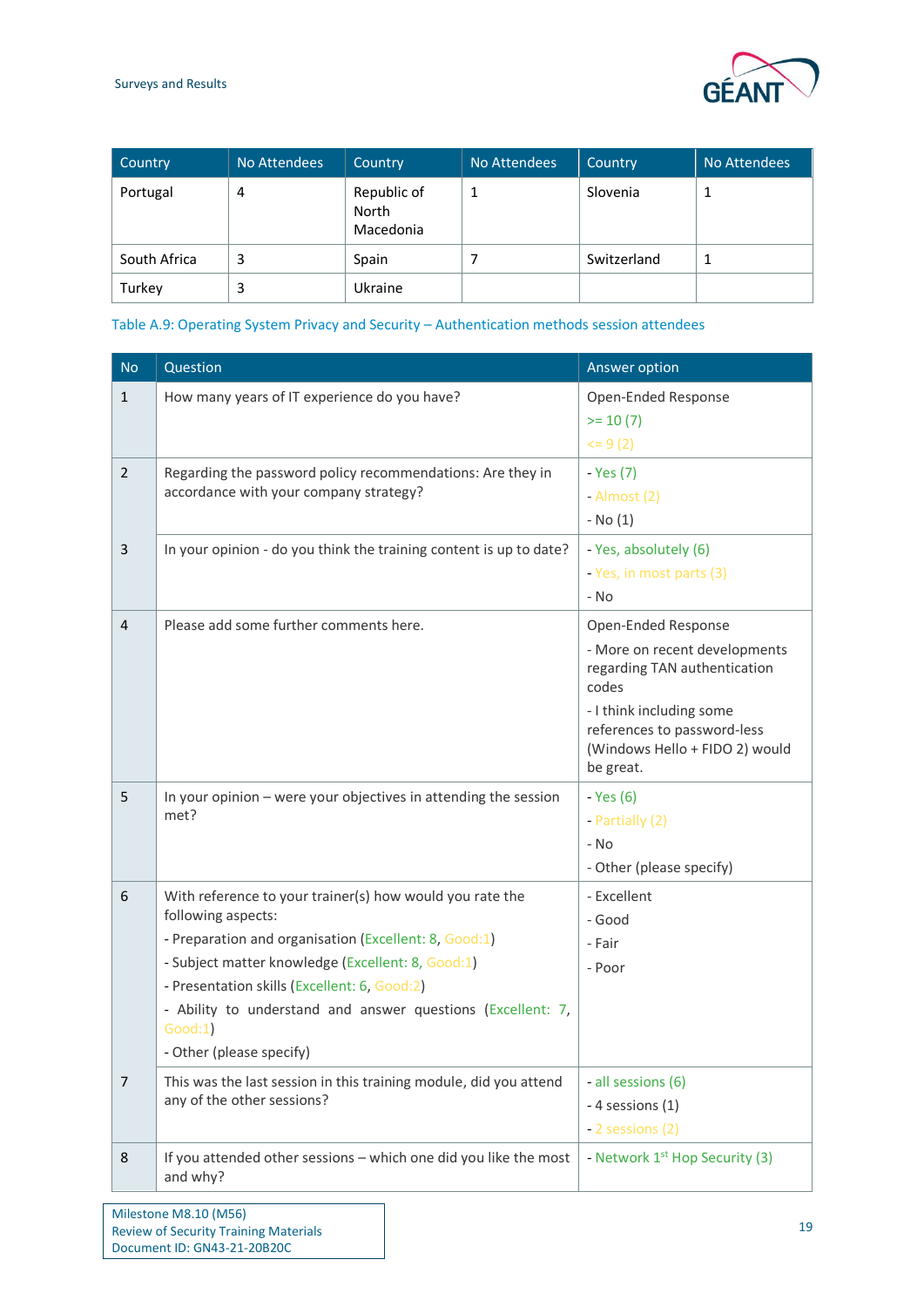#### Surveys and Results



| <b>No</b> | Question                                                                                                 | Answer option                                                                                                                                                                                                                                          |
|-----------|----------------------------------------------------------------------------------------------------------|--------------------------------------------------------------------------------------------------------------------------------------------------------------------------------------------------------------------------------------------------------|
|           |                                                                                                          | because of missing experiences                                                                                                                                                                                                                         |
| 9         | Are you planning to attend some of the upcoming trainings?                                               | - Yes (9)<br>- No (0)                                                                                                                                                                                                                                  |
| 10        | Can you suggest any changes for future training?                                                         | - The schedule is a bit weird for<br>Spaniards, but it's OK since you<br>have to accommodate different<br>time zones and habits.                                                                                                                       |
|           |                                                                                                          | - Maybe on some issues a little bit<br>more detailed information. I<br>understand that it is intended<br>more or less as an "overview", but<br>maybe in the future there is a<br>chance to take a more "practical"<br>approach to some aspects/issues. |
| 11        | Would you recommend our recorded sessions and/or the<br>additional training material to your colleagues? | - Yes (9)<br>- No (0)                                                                                                                                                                                                                                  |
| 12        | Do you have any suggestions for improvement?                                                             | Open-Ended Response                                                                                                                                                                                                                                    |

<span id="page-20-0"></span>Table A.10: Survey Results: Operating System Privacy and Security – Authentication methods

## **Attendees & Survey: Client Privacy and Security**

**Number of attendees by session:** Browser: 75; Email: 70; Instant Messaging: 49; Videoconferencing: 55; Office: 50

| Country      | No Attendees   | Country                           | No Attendees   | Country     | No Attendees   |
|--------------|----------------|-----------------------------------|----------------|-------------|----------------|
| Armenia      | $\overline{7}$ | Australia                         | $\mathbf{1}$   | Austria     |                |
| Belgium      |                | Croatia                           | 5              | Cyprus      |                |
| Czechia      |                | Estonia                           |                | Finland     | 11             |
| France       | 2              | Germany                           | 129            | Hungary     |                |
| Iceland      |                | Ireland                           | 3              | Israel      |                |
| Italy        | 8              | Lithuania                         | 13             | Luxembourg  | 11             |
| N/A          | 30             | <b>Netherlands</b>                | 40             | Poland      | $\overline{2}$ |
| Portugal     | 4              | Republic of<br>North<br>Macedonia | $\overline{2}$ | Slovenia    | $\mathbf{1}$   |
| South Africa | 3              | Spain                             | 12             | Switzerland | $\overline{2}$ |
| Turkey       | 13             | Ukraine                           |                |             |                |

## **Completed surveys:** 32

<span id="page-20-1"></span>Table A.11: Client Privacy and Security session attendees

| Milestone M8.10 (M56)                        |
|----------------------------------------------|
| <b>Review of Security Training Materials</b> |
| Document ID: GN43-21-20B20C                  |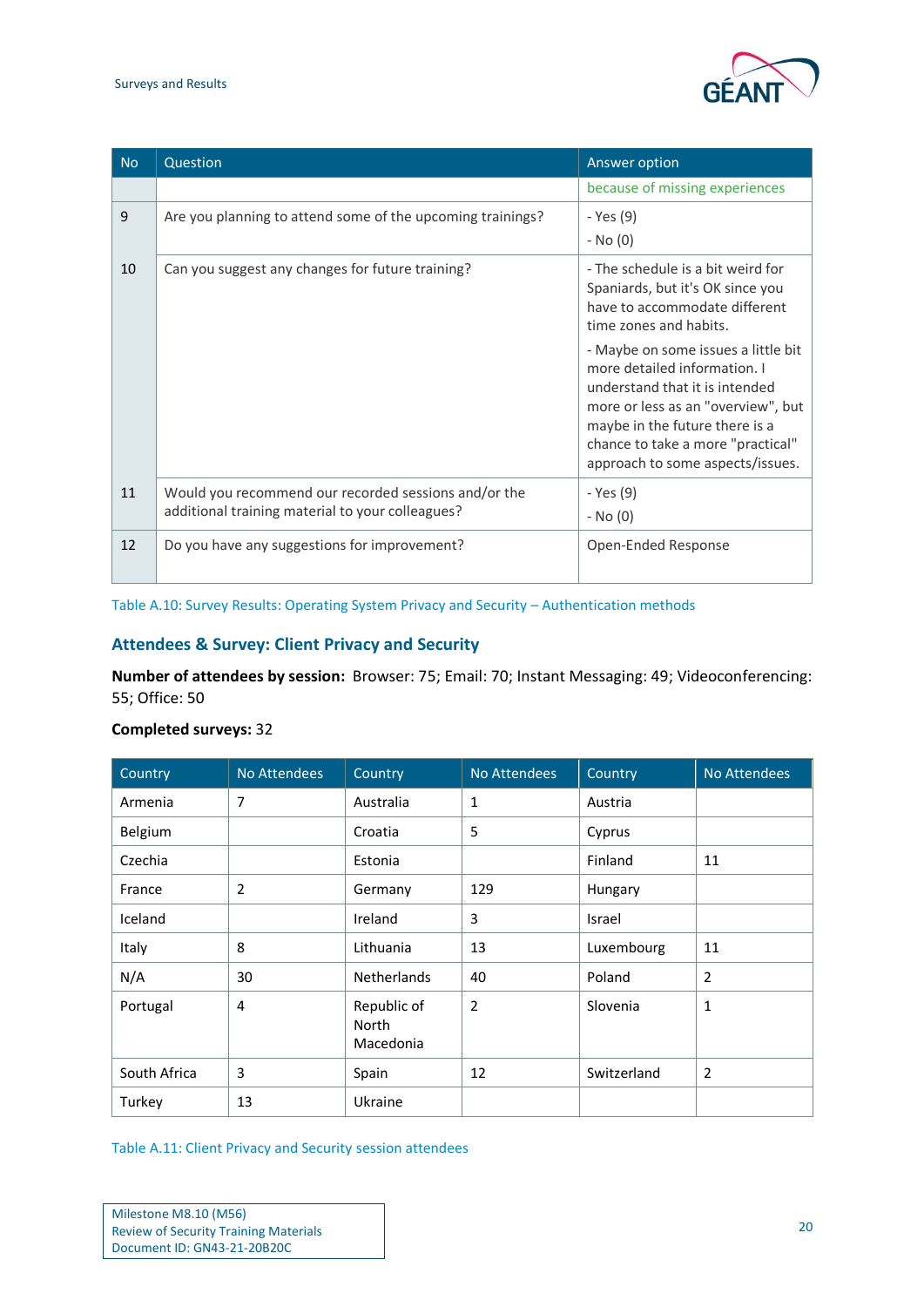

| <b>No</b>      | Question                                                                                                                                                         | Answer option                                                                                                                                                                                                                                                                      |
|----------------|------------------------------------------------------------------------------------------------------------------------------------------------------------------|------------------------------------------------------------------------------------------------------------------------------------------------------------------------------------------------------------------------------------------------------------------------------------|
| $\mathbf{0}$   | Please indicate which sessions of the "Client privacy and<br>security" series you attended.                                                                      | - not specified (19)<br>$-$ all $(6)$                                                                                                                                                                                                                                              |
| $\mathbf{1}$   | Please state your job role, i.e. are you working as a<br>network/system administrator or in any other capacity?                                                  | Open-Ended Response<br>Network (/System) administrator<br>(14)<br>Security-related Job, i. e.<br><b>Information Security Officer (9)</b>                                                                                                                                           |
| $\overline{2}$ | Please let us know how you would rate your current experience<br>regarding system and/or network administration or any<br>other field if you mentioned it above. | - Very experienced (5)<br>- Experienced (12)<br>- I have some experience (14)<br>- I am new to it $(1)$                                                                                                                                                                            |
| 3              | In your opinion - do you think the training content is up to date?                                                                                               | - Yes, absolutely (27)<br>- Yes, in most parts (6)<br>- No                                                                                                                                                                                                                         |
| $\overline{4}$ | In your opinion - were your objectives in attending the session<br>met?                                                                                          | - Yes (30)<br>- Partially (2)<br>- No<br>- Other (please specify)                                                                                                                                                                                                                  |
| 5              | How likely is it that you will use the knowledge, skills and<br>reference materials gained through this training in your work?                                   | - Very likely (13)<br>- Likely (19)<br>- Unlikely<br>- Other (please specify)<br>I am already using most of the<br>content (1)                                                                                                                                                     |
| 6              | Would you recommend this training to your colleagues?                                                                                                            | - Yes (31)<br>$-$ No $(1)$                                                                                                                                                                                                                                                         |
| $\prime$       | Any additional comments                                                                                                                                          | Open-Ended Response                                                                                                                                                                                                                                                                |
| 8              | How would you describe your experience of attending this<br>training session? Please mark all that are applicable.                                               | - Helpful (27)<br>- engaging (12)<br>- Interesting (22)<br>- Relevant (21)<br>- Valuable (19)<br>- Enjoyable (11)<br>- Dull and boring (0)<br>- Confusing (0)<br>- Not relevant (0)<br>- Frustrating (0)<br>- Disappointing (0)<br>- Unhelpful (0)<br>- Other (please specify) (0) |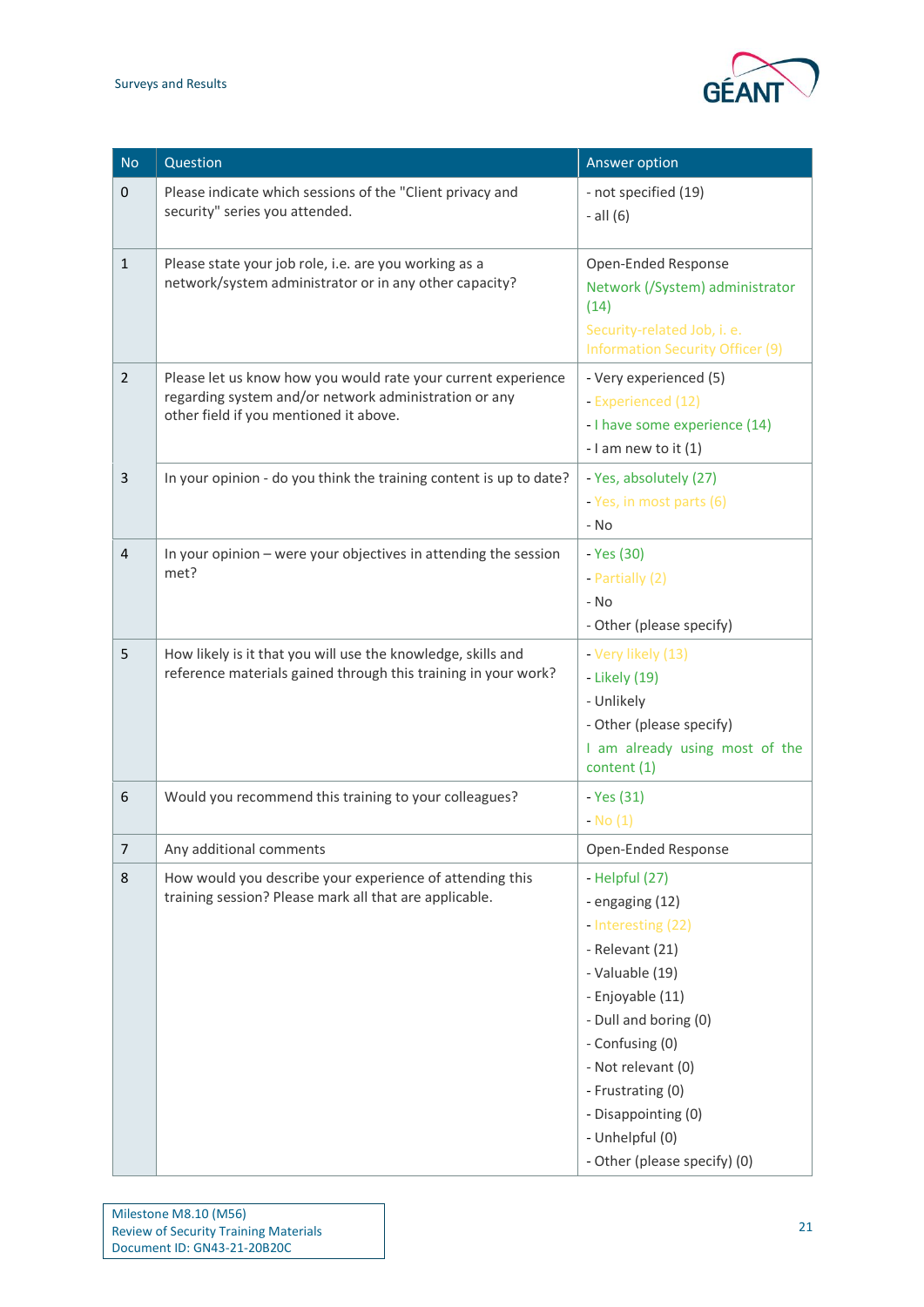

| <b>No</b> | Question                                                                                                                                                                                                                                                                                                                                                                                                 | Answer option                                                                                                               |
|-----------|----------------------------------------------------------------------------------------------------------------------------------------------------------------------------------------------------------------------------------------------------------------------------------------------------------------------------------------------------------------------------------------------------------|-----------------------------------------------------------------------------------------------------------------------------|
| 9         | With reference to your trainer(s) how would you rate the<br>following aspects:<br>- Preparation and organisation (Excellent: 5, Good:4)<br>- Subject matter knowledge (Excellent: 6)<br>- Presentation skills (Excellent: 2, Good:4)<br>- Ability to understand and answer questions (Excellent: 3,<br>Good:1)<br>- Other (please specify)<br>Note: Some attendees reported problems with the radio box. | - Excellent<br>- Good<br>- Fair<br>- Poor                                                                                   |
| 10        | How would you rate this training session as a whole?                                                                                                                                                                                                                                                                                                                                                     | - Very Good (24)<br>$-Good(9)$<br>- Fair<br>- Poor<br>- Other (please specify)                                              |
| 11        | Do you have any suggestions for improvement?                                                                                                                                                                                                                                                                                                                                                             | Open-Ended Response<br>- Training is rather entry-level;<br>perhaps follow-ups to delve<br>deeper into subject matters. (1) |

<span id="page-22-0"></span>Table A.12: Survey Results: Client Privacy and Security

## <span id="page-22-2"></span>**Attendees & Survey: Domain Name System (DNS) Protection**

**Number of attendees:** Introduction to DNS and its Security Challenges – Meet the Problems: 99; DNS for Network Defense – Using DNS to protect and observe: 92; DNSSEC – Protecting the integrity of the Domain Naming System: 63; DNS Privacy Protocols – Encrypted DNS queries for privacy protection: 67

| Country      | No Attendees   | Country                           | No Attendees   | Country     | No Attendees   |
|--------------|----------------|-----------------------------------|----------------|-------------|----------------|
| Armenia      | 7              | Austria                           | 9              | Belgium     | $\overline{2}$ |
| Cyprus       | 1              | France                            | 3              | Georgia     | 3              |
| Germany      | 125            | Greece                            | 1              | Hungary     | 6              |
| Iceland      | 1              | Ireland                           |                | Israel      | 21             |
| Italy        | 11             | Lithuania                         | 12             | Luxembourg  | 9              |
| N/A          | 42             | <b>Netherlands</b>                | 38             | Poland      | 4              |
| Portugal     | 3              | Republic of<br>North<br>Macedonia | 3              | Slovenia    | 5              |
| South Africa | 6              | Spain                             | 4              | Switzerland | 1              |
| Turkey       | $\overline{2}$ | Ukraine                           | $\overline{2}$ |             |                |

### **Completed surveys:** 17

<span id="page-22-1"></span>Table A.13: Domain Name System (DNS) Protection session attendees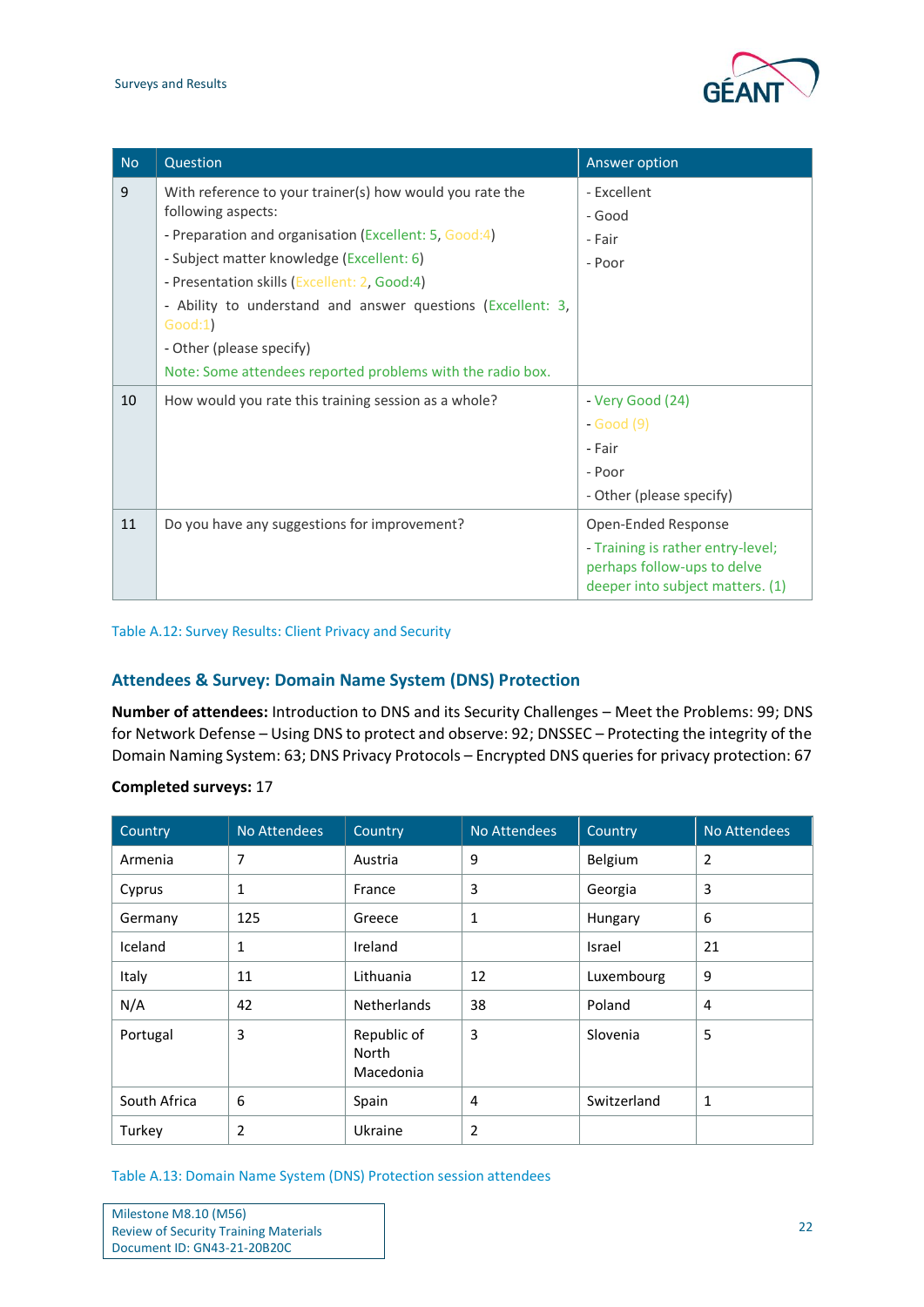

| <b>No</b>      | Question                                                                                                                                                                                                                                                                                 | Answer option                                                                                                                                                                                                                                                                                                                                                        |
|----------------|------------------------------------------------------------------------------------------------------------------------------------------------------------------------------------------------------------------------------------------------------------------------------------------|----------------------------------------------------------------------------------------------------------------------------------------------------------------------------------------------------------------------------------------------------------------------------------------------------------------------------------------------------------------------|
| $\pmb{0}$      | Please indicate which sessions of the "DNS Protection" series<br>you attended.                                                                                                                                                                                                           | $-$ all $(14)$<br>- three $(3)$                                                                                                                                                                                                                                                                                                                                      |
| $\mathbf{1}$   | Please state your job role, i.e., are you working as a<br>network/system administrator or in any other capacity?                                                                                                                                                                         | Open-Ended Response<br>Network (/System) administrator<br>(9)<br>Security-related Job, i. e.<br><b>Information Security Officer (6)</b>                                                                                                                                                                                                                              |
| $\overline{2}$ | Please let us know how you would rate your current experience<br>regarding system and/or network administration or any<br>other field if you mentioned it above.                                                                                                                         | - Very experienced (6)<br>- Experienced (7)<br>- I have some experience (4)<br>- I am new to it $(0)$                                                                                                                                                                                                                                                                |
| 3              | In your opinion - were your objectives in attending the<br>session(s) met?                                                                                                                                                                                                               | - Yes (16)<br>- Partially (1)<br>- No<br>- Other (please specify)                                                                                                                                                                                                                                                                                                    |
| 4              | How likely is it that you will use the knowledge, skills and<br>reference materials gained through this training in your work?                                                                                                                                                           | - Very likely (13)<br>- Likely (4)<br>- Unlikely<br>- Other (please specify)                                                                                                                                                                                                                                                                                         |
| 5              | How would you rate this training session as a whole?                                                                                                                                                                                                                                     | - Very Good (12)<br>$-Good(5)$<br>- Fair<br>- Poor<br>- Other (please specify)                                                                                                                                                                                                                                                                                       |
| 6              | We are already planning the next round of training events<br>(most likely virtual) to take place in 2021. We are seeking your<br>views as to what will make the events more beneficial for you.<br>Please let us know if you would like to see changes regarding<br>the session content: | - I would like to know in advance<br>what the agenda includes (14)<br>- I would like an opportunity to<br>state what is of particular interest<br>to me in the specified area before<br>training so that it can be covered<br>at the event. (2)<br>- I would like to have a follow-up<br>event where particular subjects<br>can be explored in greater detail<br>(6) |
| 7              | At the moment it looks like that we shall continue with<br>delivering virtual training sessions. Having attended some of our<br>sessions this year could you suggest ways to help to make<br>sessions more beneficial for you.                                                           | - Keep the same format that we<br>used this year: presentation (most<br>of the allocated time) and some<br>time for $Q$ &A $(16)$<br>- Introduce "round table" format:<br>invite presentation from                                                                                                                                                                   |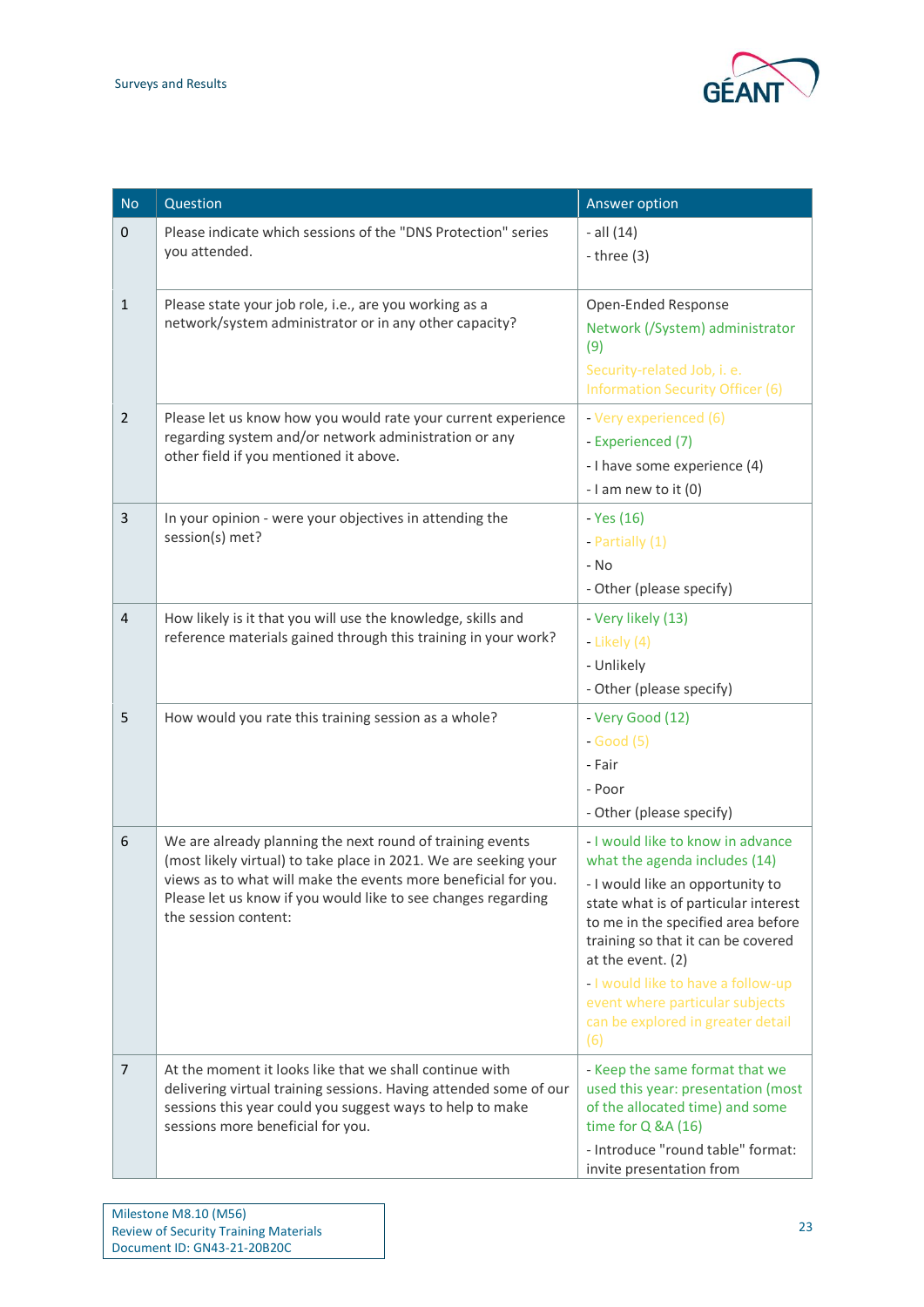

| <b>No</b> | Question                                                                                                                                                                                                    | Answer option                                                                                                                                                                                                                                                                                   |
|-----------|-------------------------------------------------------------------------------------------------------------------------------------------------------------------------------------------------------------|-------------------------------------------------------------------------------------------------------------------------------------------------------------------------------------------------------------------------------------------------------------------------------------------------|
|           |                                                                                                                                                                                                             | participants and include<br>facilitated round the table<br>discussion No (9), Yes (3)<br>- Introduce "open forum" type of<br>session on a dedicated subject to<br>identify common issues, different<br>solutions                                                                                |
|           |                                                                                                                                                                                                             | No (4), (Yes) (7)<br>- Use the combination of formats<br>No (5), Yes (3)                                                                                                                                                                                                                        |
| 8         | Based on your experience of attending virtual sessions this year<br>- please share some comments regarding frequency and<br>duration of the sessions and any changes you think we should<br>make next year: | - Duration of each session (1<br>hour) is right for me (14)<br>- I would like sessions to be longer<br>to allow more time for Q&A, e.g.<br>90 min (3)<br>- Time between each session is<br>right for me (8)<br>- I wish sessions were delivered<br>with more time between each<br>session $(1)$ |
| 9         | When face-to-face training events become possible $-$ in your<br>opinion, would repeating the same modules as on-site training<br>be beneficial to your NREN or participating organisation?                 | - Not sure that organising the on-<br>site version of training will bring<br>further benefits compared to the<br>virtual training (11)<br>- Yes, it will be beneficial to bring<br>together an NREN and<br>participating organisation at the<br>on-site event (5)                               |

<span id="page-24-0"></span>Table A.14: Survey Results: Domain Name System (DNS) Protection

## **Attendees & Survey: Distributed Denial of Service (DDoS) Protection**

**Number of attendees by session:** Introduction to DDoS Attacks – An overview of motivation and modus operandi of attackers: 165; Details of selected DDoS Attacks – How the attacks work from a technical perspective: 117; DDoS Detection – How to know if you are under attack or partake in an attack: 118; DDoS Mitigation – What you can do against attacks: 114

| Country        | No Attendees | Country | No Attendees | Country   | No Attendees |
|----------------|--------------|---------|--------------|-----------|--------------|
| Albania        |              | Armenia |              | Australia |              |
| Austria        | 20           | Belgium | 33           | Cyprus    | э            |
| <b>Denmark</b> | Ο            | Estonia | b            | Finland   | 9            |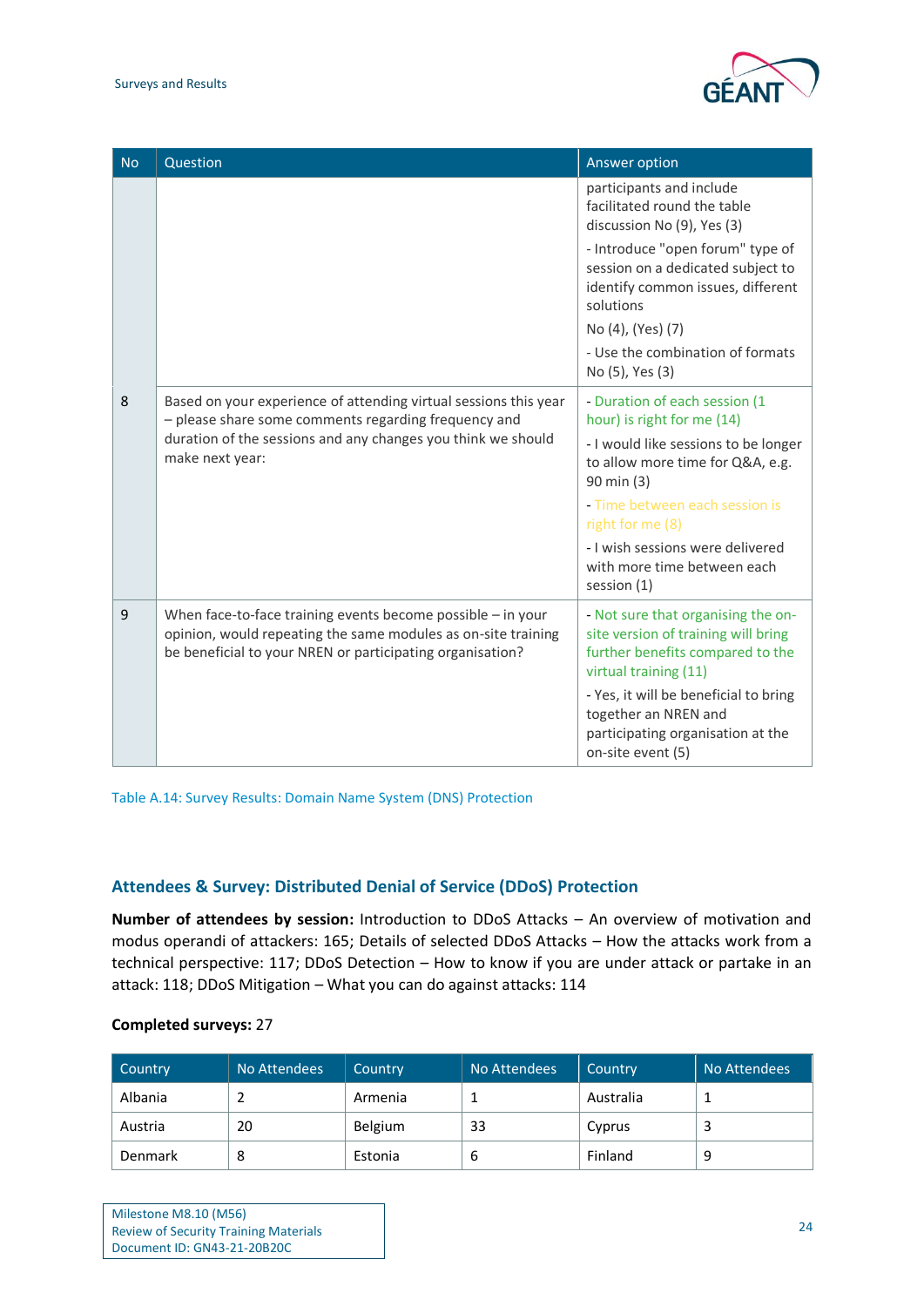

| Country      | No Attendees | Country           | No Attendees | Country                           | No Attendees   |
|--------------|--------------|-------------------|--------------|-----------------------------------|----------------|
| France       | 10           | Georgia           | 1            | Germany                           | 202            |
| Hungary      | 9            | Ireland           | 1            | Island                            | 2              |
| Israel       | 17           | Italy             | 7            | Lithuania                         | 16             |
| Luxembourg   | 4            | N/A               | 33           | <b>Netherlands</b>                | 71             |
| Poland       | 13           | Portugal          | 4            | Republic of<br>North<br>Macedonia | $\overline{7}$ |
| South Africa | 9            | Spain             | 8            | Switzerland                       | 4              |
| Ukraine      | 1            | United<br>Kingdom | 12           |                                   |                |

## <span id="page-25-0"></span>Table A.15: Distributed Denial of Service (DDoS) Protection session attendees

| <b>No</b>      | Question                                                                                                                                                         | Answer option                                                                                                                            |
|----------------|------------------------------------------------------------------------------------------------------------------------------------------------------------------|------------------------------------------------------------------------------------------------------------------------------------------|
| 0              | Please indicate which sessions of the "DDoS Protection" series<br>you attended.                                                                                  | $-$ all $(21)$<br>- three $(5)$<br>$-two(1)$                                                                                             |
| $\mathbf{1}$   | Please state your job role, i.e., are you working as a<br>network/system administrator or in any other capacity?                                                 | Open-Ended Response<br>Network (/System) administrator<br>(13)<br>Security-related Job, i. e.<br><b>Information Security Officer (8)</b> |
| $\overline{2}$ | Please let us know how you would rate your current experience<br>regarding system and/or network administration or any<br>other field if you mentioned it above. | - Very experienced (4)<br>- Experienced (14)<br>- I have some experience (8)<br>- I am new to it $(1)$                                   |
| 3              | In your opinion - were your objectives in attending the<br>session(s) met?                                                                                       | - Yes (19)<br>- Partially (8)<br>$-$ No<br>- Other (please specify)                                                                      |
| 4              | How likely is it that you would recommend this training to<br>colleagues?                                                                                        | - Very likely (14)<br>- Likely (13)<br>- Unlikely<br>- Other (please specify)                                                            |
| 5              | How would you rate this training session as a whole?                                                                                                             | - Very Good (12)<br>$-Good(15)$<br>- Fair<br>- Poor<br>- Other (please specify)                                                          |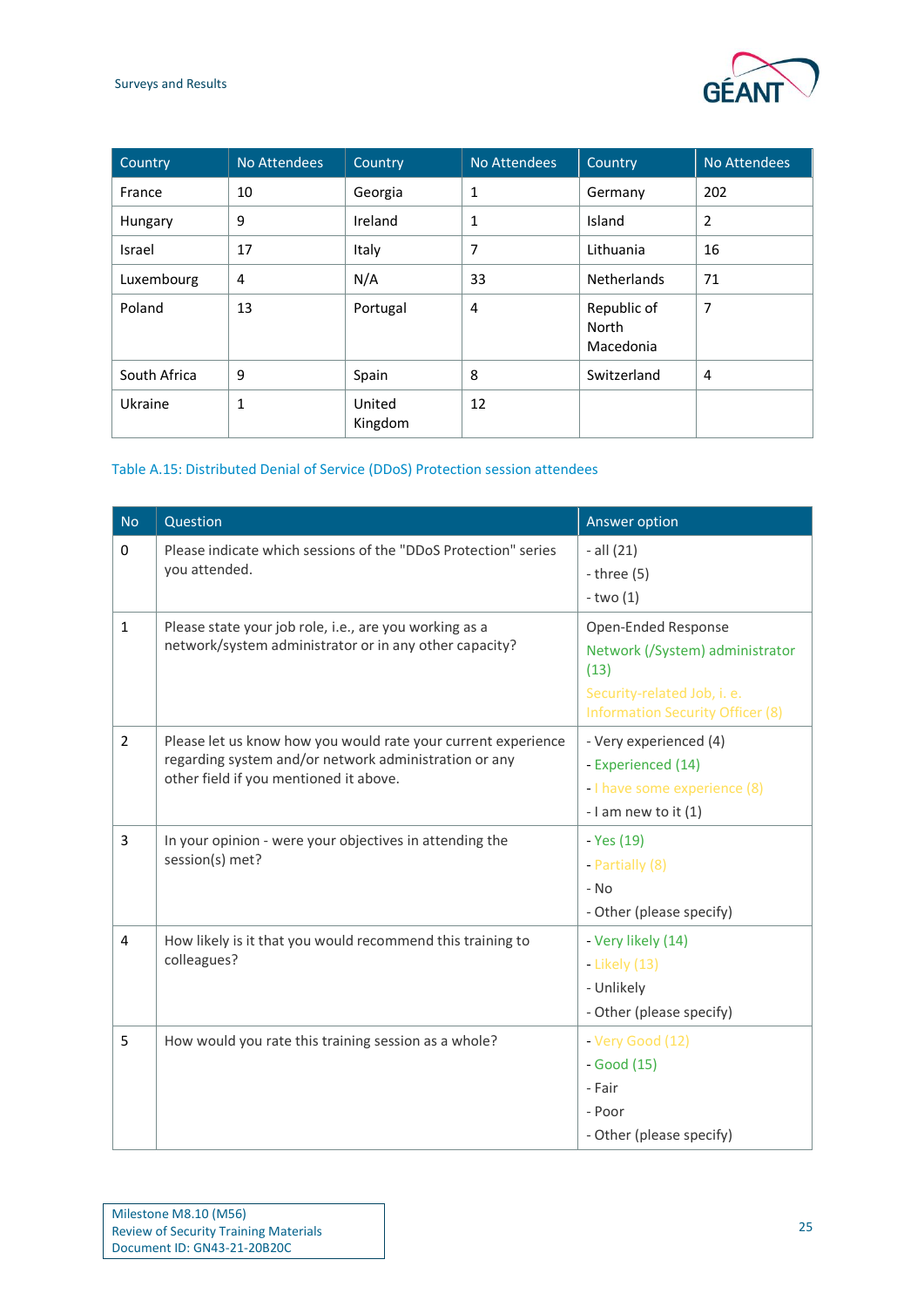

| <b>No</b>      | Question                                                                                                                                                                               | Answer option                                                                                                                                                    |
|----------------|----------------------------------------------------------------------------------------------------------------------------------------------------------------------------------------|------------------------------------------------------------------------------------------------------------------------------------------------------------------|
| 6              | More training events (most likely virtual) will take place in<br>2021. If you would like future training to include particular<br>subjects, please state your areas of interest below: | Open-Ended Response:<br>- usage of GEANT services<br>- Identity Protection: Multi-factor<br><b>Authentication and Passwordless</b><br>(FIDO2 and Windows Hello). |
|                |                                                                                                                                                                                        | - IPv6 security<br>- More in-depth network security<br>- especially at the router level -<br>e.g. bcp38 / MANRS / RTBH,<br>securing BGP, etc.                    |
|                |                                                                                                                                                                                        | - Infrastructure as a Service (IaaS),<br>Firewall on Demand (FoD),<br>Encryption                                                                                 |
|                |                                                                                                                                                                                        | - Networks Network security<br>- Active Directory Security in<br><b>University Environments</b><br>Managed Anti Virus Solutions /<br>EDR and DSGVO               |
|                |                                                                                                                                                                                        | - hardening websites, E2EE<br>- Microsoft Active Directory<br>Secure Setups and Risk of Remote<br>Access Kerberos Mail Security<br>$-2FA$                        |
| $\overline{7}$ | Any other comments?                                                                                                                                                                    | Open-Ended Response: (extract)<br>- Even if training events will take<br>place, I hope virtual attendance<br>will remain possible.                               |
|                |                                                                                                                                                                                        | - Have presenters watch their<br>own sessions, so they can<br>improve.                                                                                           |

<span id="page-26-0"></span>Table A.16: Survey Results: Distributed Denial of Service (DDoS) Protection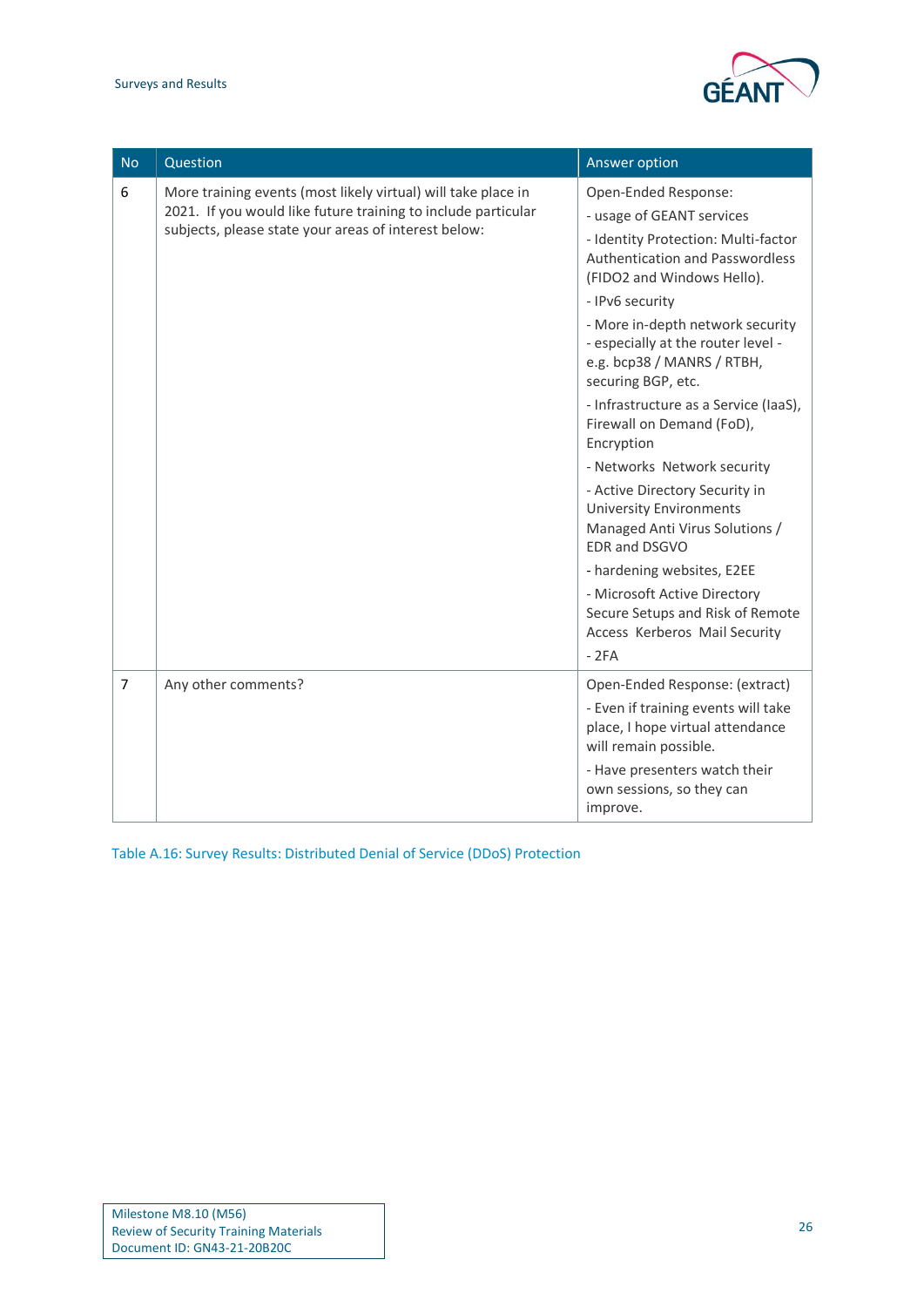

# <span id="page-27-0"></span>**Appendix B YouTube viewings**

The recordings of the sessions are available on the following page:

## <https://www.youtube.com/playlist?list=PLELuOn8jN3IKtR40qezwfzlP5BIMPYKF6>

| Video                                                                                                     | <b>Number of</b><br><b>Views</b> | <b>Watch time</b><br>(hours) | <b>Average view</b><br>duration |
|-----------------------------------------------------------------------------------------------------------|----------------------------------|------------------------------|---------------------------------|
| Operating system Telemetry - Configuring privacy protection<br>in Windows 10   03 Aug 2020                | 684                              | 67,2741                      | 0:05:54                         |
| Logging and Audit - Log management and audit strategies   5<br>Aug 2020                                   | 355                              | 53,3274                      | 0:09:00                         |
| File Integrity Monitoring FIM for managing security incidents<br>07 August 2020                           | 82                               | 13,3446                      | 0:09:45                         |
| Network 1st Hop Security   11 August 2020                                                                 | 167                              | 24,4354                      | 0:08:46                         |
| Authentication methods - how to avoid common pitfalls   13<br>August 2020                                 | 143                              | 25,7977                      | 0:10:49                         |
| Web browsers Security and Privacy   21 Sep 2020                                                           | 94                               | 15,9365                      | 0:10:10                         |
| Email: Security and Privacy - how to handle most common<br>issues   23 Sep 2020                           | 79                               | 10,4184                      | 0:07:54                         |
| Instant Messaging: Security and Privacy - chat and more<br>while safeguarding personal data   24 Sep 2020 | 33                               | 5,5476                       | 0:10:05                         |
| Videoconferencing: Security and Privacy - Overview of best<br>practices   28 Sep 2020                     | 74                               | 9,6175                       | 0:07:47                         |
| Office Suites - Understanding Privacy and Security Risks   30<br>Sep 2020                                 | 54                               | 8,9652                       | 0:09:57                         |
| Introduction to DNS and its security challenges   30 Nov 2020                                             | 48                               | 7,7193                       | 0:09:38                         |
| DNS for Network Defence: Using DNS to protect and observe<br>03 Dec 2020                                  | 49                               | 7,7355                       | 0:09:28                         |
| DNSSEC session recording   07 Dec 2020                                                                    | 58                               | 10,1945                      | 0:10:32                         |
| DNS Privacy Protocols - Encrypted DNS queries for privacy<br>protection   10 Dec 2020                     | 40                               | 4,6038                       | 0:06:54                         |
| DDoS protection - Introduction   08 Feb 2021                                                              | 105                              | 6,8832                       | 0:03:55                         |
| Details of Selected DDoS attacks   10 Feb 2021                                                            | 55                               | 8,7787                       | 0:09:34                         |
| DDoS detection   15 Feb 2021                                                                              | 33                               | 4,2782                       | 0:07:46                         |
| DDoS mitigation   17 Feb 2021                                                                             | 30                               | 5,1664                       | 0:10:19                         |
| <b>Total</b>                                                                                              | 2183                             | 290,0241                     | 0:07:58                         |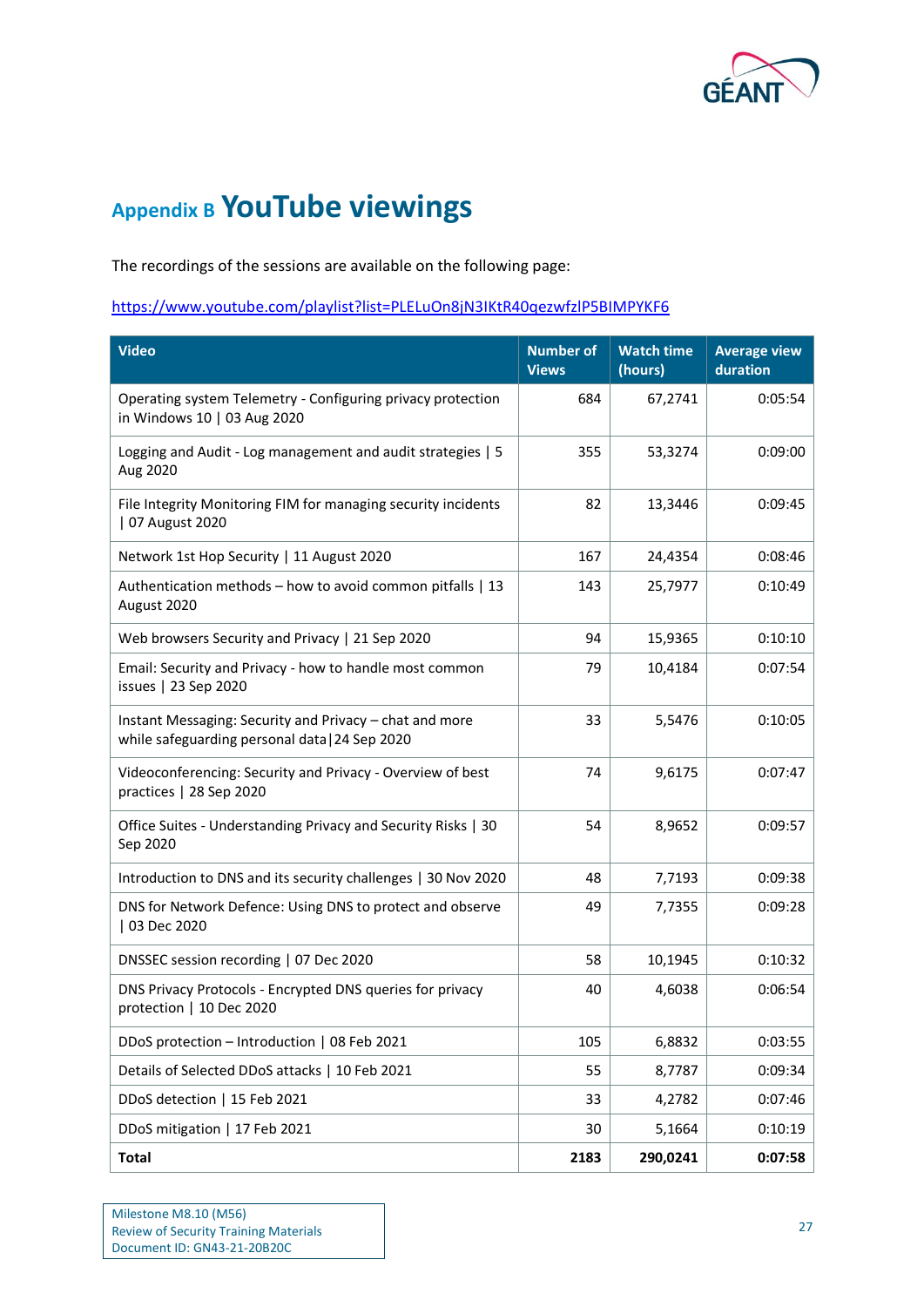

## <span id="page-28-0"></span>**Appendix C Content resources**

The materials were made available to the community via the GÉANT GLAD pages.

Operating System Privacy & Security:

[https://learning.geant.org/operational-network-security-new-for-2020-virtual-learning-with](https://learning.geant.org/operational-network-security-new-for-2020-virtual-learning-with-experts-2/)[experts-2/](https://learning.geant.org/operational-network-security-new-for-2020-virtual-learning-with-experts-2/)

Client Privacy & Security:

[https://learning.geant.org/client-privacy-and-security-operational-network-security-new-for-2020](https://learning.geant.org/client-privacy-and-security-operational-network-security-new-for-2020-virtual-learning-with-experts/) [virtual-learning-with-experts/](https://learning.geant.org/client-privacy-and-security-operational-network-security-new-for-2020-virtual-learning-with-experts/)

Domain Name System (DNS) Protection:

[https://learning.geant.org/domain-name-system-dns-protection-operational-network-security-new](https://learning.geant.org/domain-name-system-dns-protection-operational-network-security-new-for-2020-virtual-learning-with-experts/)[for-2020-virtual-learning-with-experts/](https://learning.geant.org/domain-name-system-dns-protection-operational-network-security-new-for-2020-virtual-learning-with-experts/)

Distributed Denial of Service (DDoS) Protection:

[https://learning.geant.org/client-privacy-and-security-operational-network-security-new-for-2020](https://learning.geant.org/client-privacy-and-security-operational-network-security-new-for-2020-virtual-learning-with-experts-2/) [virtual-learning-with-experts-2/](https://learning.geant.org/client-privacy-and-security-operational-network-security-new-for-2020-virtual-learning-with-experts-2/)

The recordings of the sessions are available on the following page:

<https://www.youtube.com/playlist?list=PLELuOn8jN3IKtR40qezwfzlP5BIMPYKF6>